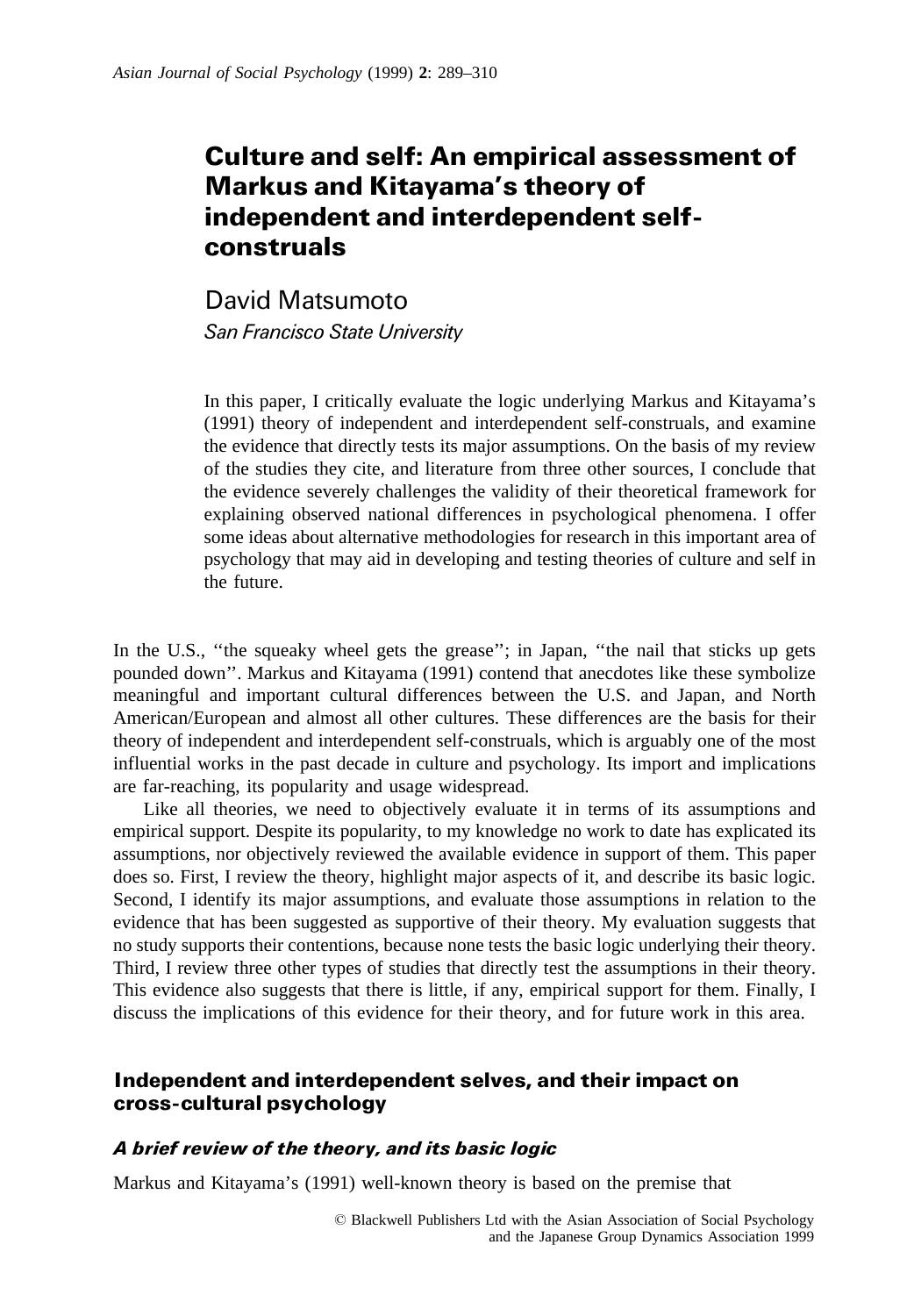For many cultures of the world, the Western notion of the self as an entity containing significant dispositional attributes, is simply not an adequate description of self-hood. . . . In many Western cultures, there is a faith in the inherent separateness of distinct persons. . . . In contrast, many non-Western cultures insist . . . on the fundamental connectedness of human beings to each other. (pp. 226–227)

According to their theory, people of Western, primarily individualistic cultures have independent self-construals, where the person is a ''bounded, unique, more or less integrated motivational and cognitive universe, a dynamic center of awareness, emotion, judgment and action organized into a distinctive whole and set contrastively both against other such wholes and against a social and natural background'' (p. 226). People of many non-Western, primarily Asian, cultures, however, have interdependent self-construals, which feature the person not as separate from the social context, ''but as more connected and less differentiated from others. People are motivated to find a way to fit in with relevant others, to fulfill and create obligation, and in general to become part of various interpersonal relationships. The significant features of the self are found in the interdependent and more public components of the self'' (p. 227).

The concept of independent versus interdependent selves is similar to concepts of self and human nature proposed by others, including Freud's (1930/1961) union with others versus egoistic happiness, Angyal's (1951) surrender and autonomy, Balint's (1959) ocnophilic and philobatic tendencies, Bakan's (1966) communion and agency, Bowen's (1966) togetherness and individuality, Bowlby's (1969) attachment and separation, Franz and White's (1991) individuation and attachment, Stewart and Malley's (1987) interpersonal relatedness and self-definition, and Slavin and Kriegman's (1992) mutualistic and individualistic urges (all cited in Guisinger & Blatt, 1994). The difference between self as typically conceptualized in mainstream American psychology and other cultures has been noted by others, including Doi (1973), Kim & Berry (1993), and Heelas & Lock (1981). Sampson (1988) referred to the self in mainstream approaches as *self-contained individualism*, contrasting it with *ensembled individualism*, where the boundary between self and others is less sharply drawn and others are part of oneself.

While their theory was originally published in 1991, Markus and Kitayama's presentation of its basic tenets has changed little since (e.g., see Fiske, Kitayama, Markus, & Nisbett, 1998; Kitayama, Markus, Matsumoto, & Norasakkunkit, 1997; Markus & Kitayama, 1994a, 1994b, 1995, 1998). In explaining American–Japanese differences in self-enhancement versus self-criticism, for instance, Kitayama, Markus, Matsumoto, and Norasakkunkit (1997) stated:

Western, especially European American middle-class cultures are organized according to meanings and practices that promote the independence and autonomy of a self that is separate from other similar selves and from social context. . . . In contrast, many Asian cultures do not highlight the explicit separation of each individual. (p. 1247)

Likewise, Markus and Kitayama (1998) contrasted the Western view of the independent self with the non-Western, specifically Japan, China, Korea, Southeast Asia, South America, and Africa, view of interdependent self, suggesting that the East Asian model of individuality

comes with a commitment that is tied to the recognition that the person is also a social being (i.e., an entity that is made meaningful within a larger social context). Personalities result as people engage in particular roles with specific other people. Behavior is actively responsive to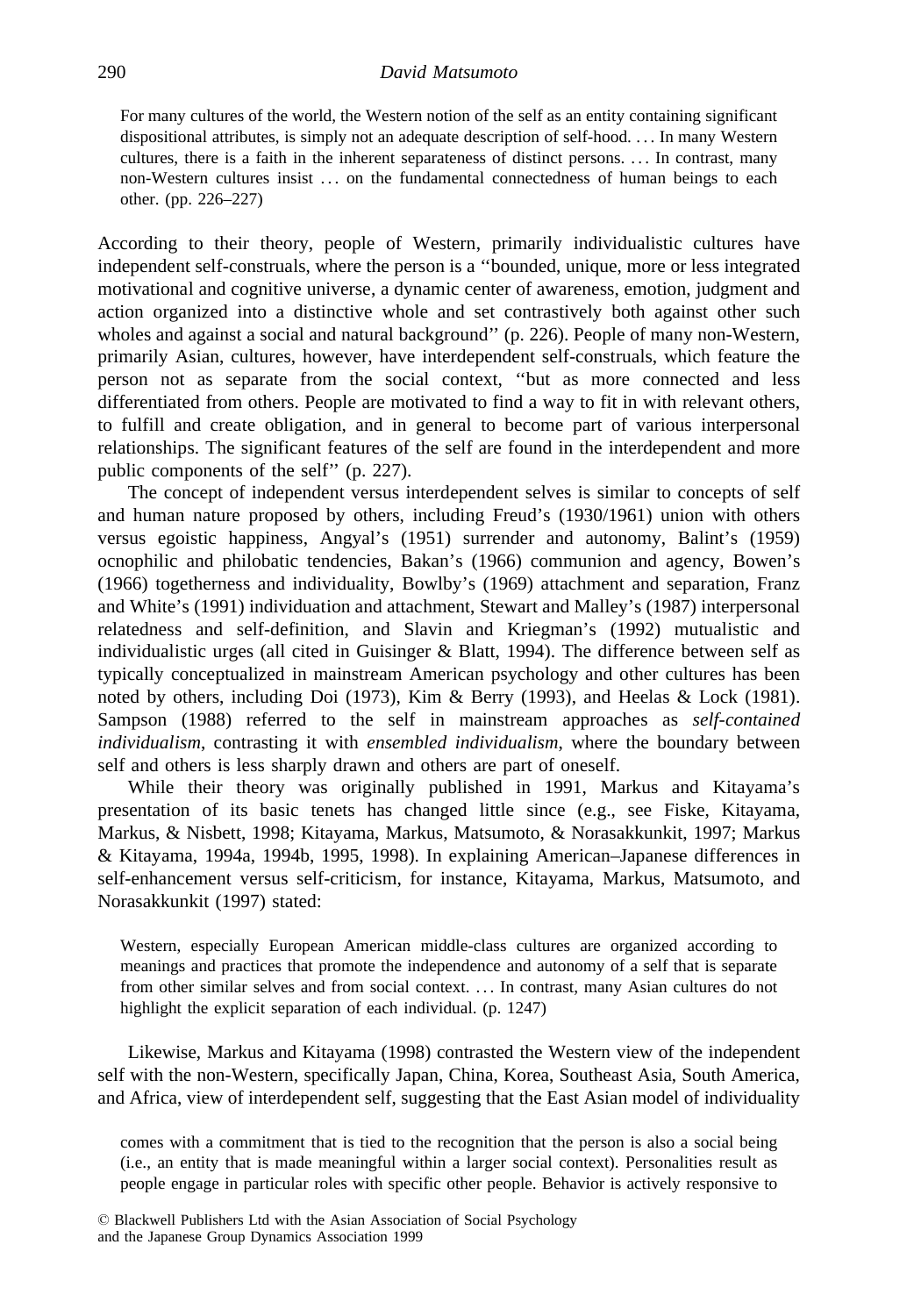and incorporates the demands of others. . . . Within the Asian interdependent model of the person, the integration of social role and distinctiveness is accomplished by a sort of conditioning of individual distinctiveness on a certain relationship or social position. Individual differences (e.g., diligent or lazy) are defined within a semantic framework or model of human action that corresponds to a pertinent social position or role. . . . This conditionality of person description on a social context reflects the appreciation of the relational nature of any behavior in the Asian model of person. (pp. 72–73)

To be sure, the Markus and Kitayama (1991) position does not make assumptions about complete homogeneity within cultural groups. Fiske *et al*. (1998), for example, were careful to point out that there may be considerable differences *within* the two cultural groups. Markus and Kitayama (1994a) have also indicated that they do not assume that all individuals in a given cultural group are alike. Rather, they suggested that members of a given group ''are more likely to have been exposed to and have operated within a given cultural frame than members of the contrasting group, and thus members of the same cultural group may share *some* [italics in the original] similar behavioral tendencies or patterns'' (p. 99).

These writings, and many others (e.g., Kitayama & Karasawa, 1995; Kitayama & Markus, 1994; Kitayama, Markus, and Matsumoto, 1995; Markus, Kitayama, & Heiman, 1996; Markus, Kitayama, & VandenBos, 1996; Markus, Mullaly, and Kitayama, 1997), contain a basic logic that can be easily extrapolated, and is outlined in Figure 1 (top). In this view, culture influences individual self-construals; these, in turn, influence all aspects of behavior. In Western cultures, therefore, the imperative to become independent, unique, autonomous, separate, and individual encourages the formation of independent selfconstruals. Presumably, Western culture's emphasis on individualism provides the platform to foster these cultural goals. Independent self-construals, in turn, affect the way these individuals think, perceive themselves, feel emotions, and act. The imperative of non-Western cultures, however, is to maintain interdependence among individuals. Presumably, their emphasis on collectivism provides the platform for these developments, and is associated with values such as harmony, cohesion, and cooperation, which foster an interdependent sense of self. It, too, influences how individuals in these cultures think, perceive themselves, feel emotions, and act.

| Their model                                                                                 |                                          |
|---------------------------------------------------------------------------------------------|------------------------------------------|
| Self-construals<br>Culture (values, attitudes, $\longrightarrow$<br>behaviors, norms, etc.) | Cognition,<br>emotion, and<br>motivation |
| The evidence                                                                                |                                          |
| Country                                                                                     | Cognition,<br>emotion, and<br>motivation |

Figure 1. Comparison of the logic underlying the Markus & Kitayama (1991) model with that underlying the evidence cited in support of it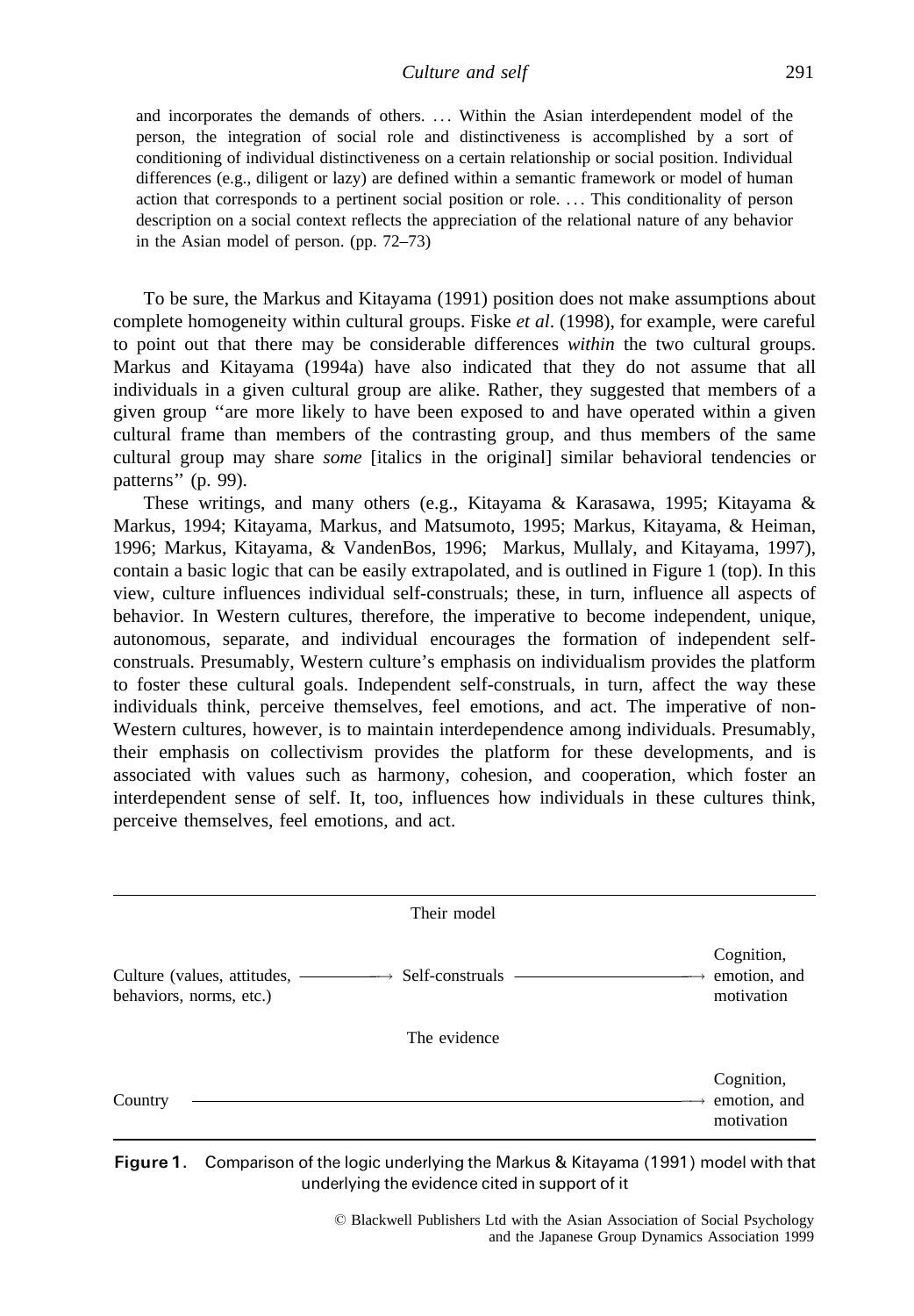#### The Impact of the Theory

This theory has had a major impact in both cross-cultural and mainstream psychology. For decades, cross-cultural research has documented many differences between cultures. However, the field has been relatively slow in developing theories that can explain, understand, and predict those differences. After all, most cross-cultural research is not crosscultural *per se*; it is generally cross-national (and more specifically, cross-city or even crossuniversity). With such limitations in our methods with regard to the operationalization of culture, no wonder the field has had difficulty in explaining differences when obtained.

One way the field has begun to address the issue of defining and measuring culture is through the adoption of psychological descriptions, often focusing on the subjective rather than objective elements of culture (cf. Triandis, 1972). Thus, we speak of cultures in terms of individualism versus collectivism (IC), or power distance, or contextualization, or tightness. These concepts have undoubtedly aided our ability to extract meaningful dimensions of psychological variability in our cross-cultural (national) work so that differences, when observed, can be interpreted in terms of functional psychological characteristics.

The field has also produced valid and reliable measures of some of these constructs on the individual level. Most notably, Triandis and his colleagues (see 1995, appendix) have developed techniques to measure IC tendencies on the individual level, with both theoretical and empirical import. Theoretically, they allow us to define culture psychologically, and to differentiate between group and individual levels of culture; this forces us to consider multiple levels of culture in explaining psychological phenomena. Empirically, they aid in reducing our reliance on cultural stereotypes, anecdotes, and impressions in generating hypotheses about cultural differences, and in interpreting data. These approaches have allowed us to consider variables that mediate cross-cultural differences; this is important because we can specify the psychological mechanisms that may underlie those differences – context variables as described by Poortinga, van de Vijver, Joe, and van de Koppel (1987). It is within this evolution that Markus and Kitayama's (1991) theory was a welcome conceptual framework. It is one of the first process models that explained why cultural differences occurred in so many areas of psychology. It ''filled the gap'' between culture on one side and behaviors on the other. It made conceptual sense, fit in with previous theories, and appeared to explain a lot of data.

To my knowledge, however, this theory has not been examined objectively. It should be. Like any theory, it contains assumptions that are crucial to it and its postulates. While the theory can be used to apparently explain many cross-cultural differences, many of the claims and assumptions that are crucial to those explanations need to be tested. Without such tests, the validity of the theory only exists if one accepts its assumptions. Instead, they need to be treated as hypotheses and tested formally, rather than merely accepted because they conform to what we think should be right. The field has an obligation to flesh out and examine critically these assumptions; failure to do so relegates our collective work, and the acceptance of this theory, to little more than the self-fulfilling affirmation of cultural stereotypes.

## An empirical assessment of the Markus and Kitayama theory

#### **Coverage**

Throughout their writing, Markus and Kitayama present a plethora of research documenting cross-national differences across many areas in psychology. Unification of these vast and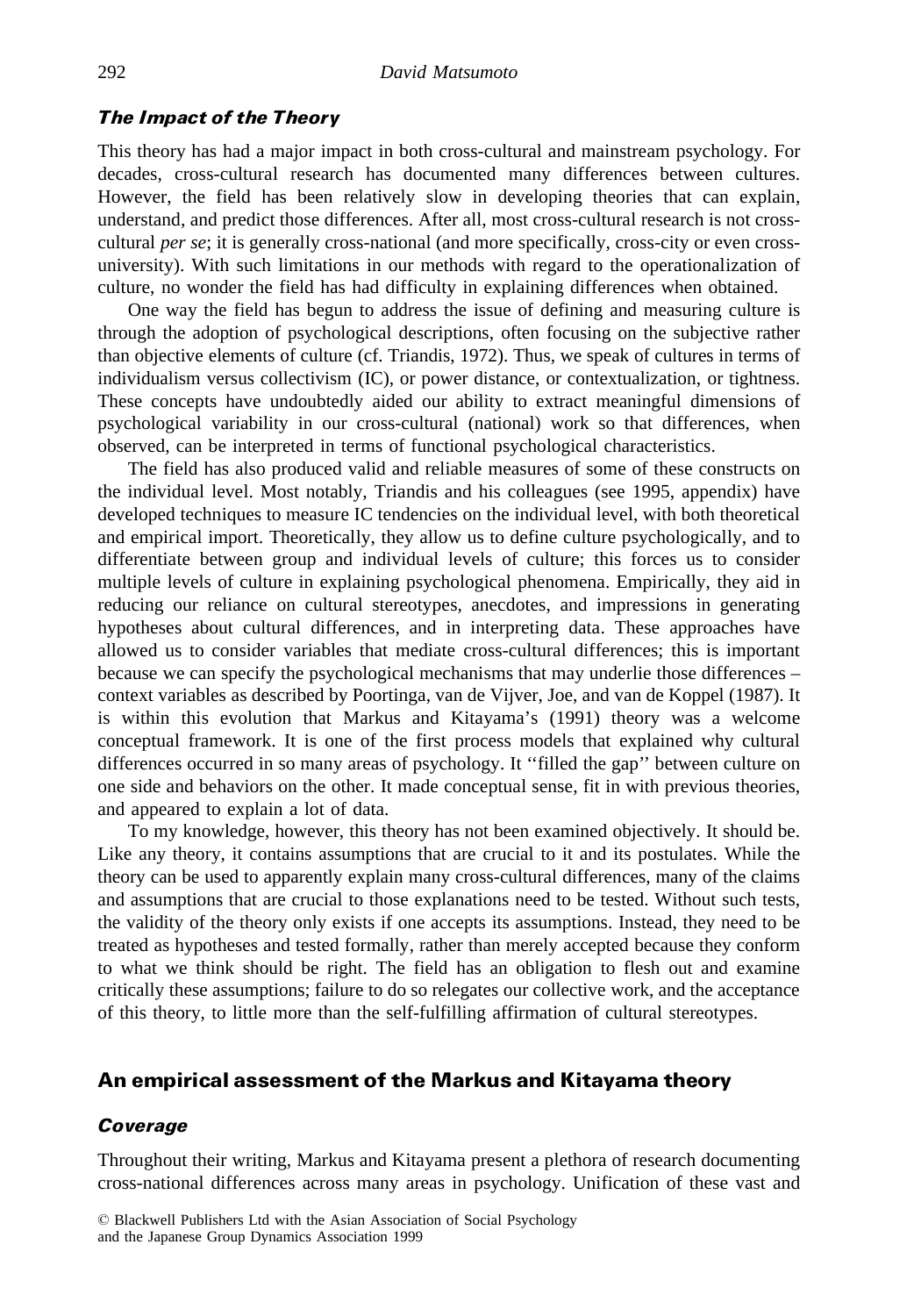disparate findings exemplified not only the utility of their ideas; many have interpreted them as supportive of the conceptual framework as well.

One of the first issues to be raised concerns the coverage of the cultural areas to which the theory is supposedly applicable. Markus and Kitayama (e.g., 1994b) suggest that the interdependent self-construal is applicable in Japan, China, Korea, Southeast Asia, South America, and Africa. The evidence they present shows considerable coverage of work in Japan and China, some work in India, less in Korea. Work on Southeast Asia, South America, and Africa, however, is almost non-existent in their presentation, because empirical work on the level of quality and rigor that is acceptable to the field is almost nonexistent in these areas. By their own claims, Euro-American research on the self comprises almost ''99% of all research on the self and identity'' (Markus & Kitayama, 1995, p. 369). Elsewhere, they write that, other than North America and East Asia, ''no other culture areas have been studied so extensively, and no two culture areas have been compared in as many studies'' (Fiske *et al*., 1998). Their claims about the applicability of their theory to other parts of the world should be curtailed until adequate empirical work exists to support such claims. Presentation of their theory as a model that may *possibly* be applicable to these vast yet unstudied areas is a more accurate reflection of the state of knowledge than the assumed equivalence of non-Western selves, and the assumed adequacy of their theory to capture these selves.

## Their evidence

Markus and Kitayama (1991) suggested that ''there are significant cognitive, emotional, and motivational consequences of holding an independent or an interdependent view of the self'' (p. 231). In their original article they reviewed a broad range of topics, including perceptions of self–other similarity, the nature of person knowledge, causal attributions, linguistic relativity, emotional experience and expression, achievement motivation, motivation for cognitive consistency, and the like. In their more recent review (Fiske *et al*., 1998), they broadened their coverage to incorporate other areas as well, including fundamental attribution error, analytic versus holistic modes of thought, and such. Here, I focus on two studies they reviewed as examples of points I want to make that are applicable to most, if not all, the research cited.

In one study (Kitayama, Markus, Tummala, Kurokawa, & Kato, 1990), American and Indian students made similarity judgments between themselves and others. In previous research, Markus and Kitayama (1991) write, Americans perceived themselves as more dissimilar to others than they perceived others to themselves. In their study, Kitayama *et al*. (1990) indeed found this pattern to be true of American participants. The pattern, however, was reversed (albeit nonsignificantly) for the Indian participants. Markus and Kitayama (1991) suggested that individuals with a Western background, supposedly with independent selves (i.e., the Americans) consider self-knowledge to be more distinctive and elaborated than knowledge of others; individuals with interdependent self-construals (i.e., the Indians), however, consider knowledge about others to be more elaborated and distinctive than knowledge about the self.

Markus and Kitayama (1991) also reviewed a study by Cousins (1989) in which American and Japanese participants completed the Twenty Statements Test (TST), describing themselves in relation to the question "Who am I?" In one version, respondents answered questions about themselves in general, and in a modified version, in relation to themselves in specific contexts, such as at home, with friends, or at school. On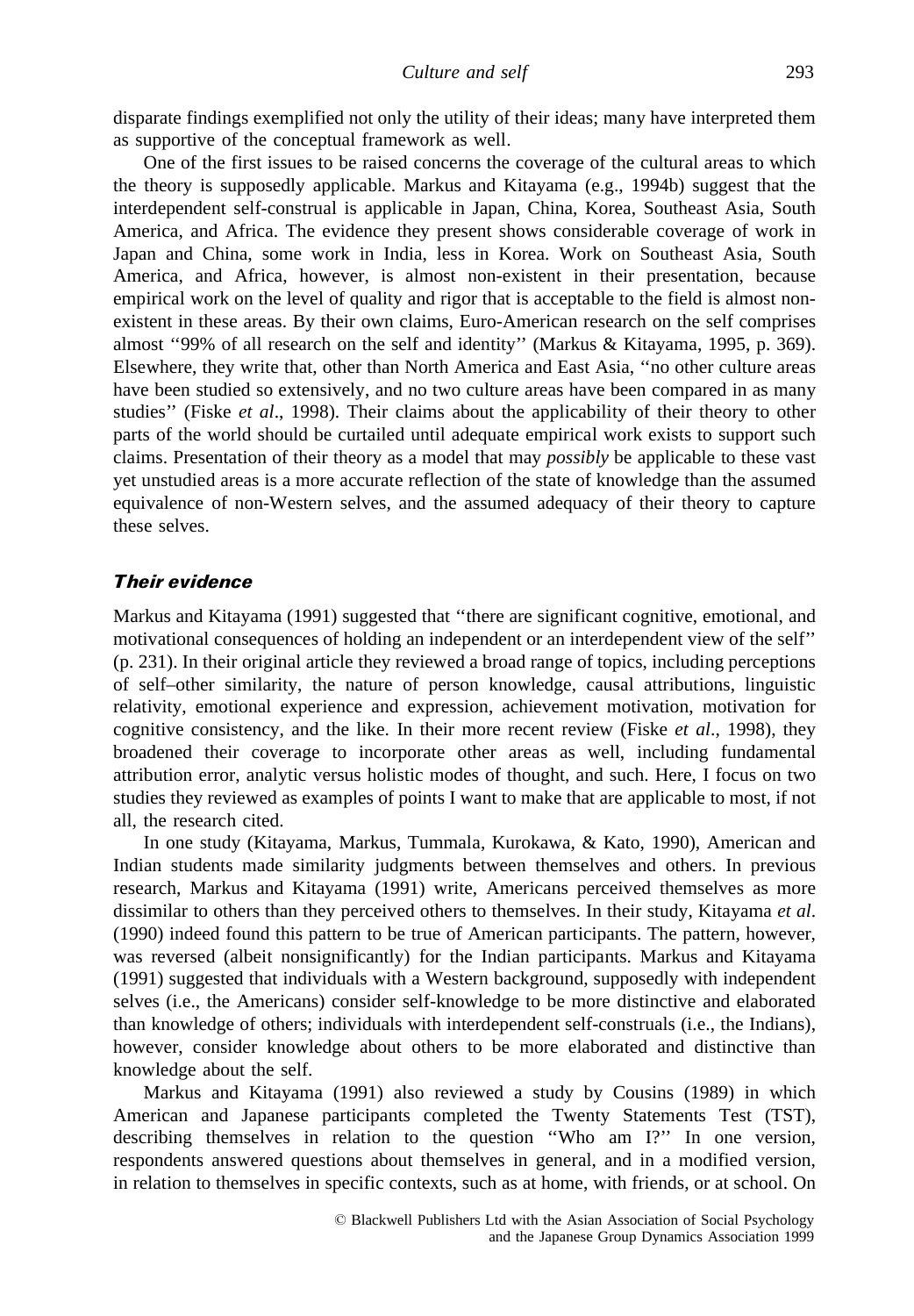the context-free TST, Americans endorsed a greater proportion of psychological attributes about themselves than did the Japanese. When context was specified, however, the Japanese endorsed a higher proportion of psychological attributes about themselves than did the Americans. Markus and Kitayama (1991) concluded that the context-free version of the TST was most salient for the Americans (with independent self-construals), because ''selfness, pure and simple, seems to transcend any particular interpersonal relationships'' (p. 233). The Japanese, however, were more willing to describe themselves abstractly once a context was specified because individuals with interdependent self-construals are more accustomed to thinking about themselves in specific social situations.

A critical examination of these and other studies they cited suggests there is a basic flaw in the translation of the logic underlying the studies to that underlying their theory. In every study they cited, two or more countries were compared on some psychological variable; that is, country was the independent variable, while the psychological variables (e.g., self–other similarity ratings, TST responses, etc.) were the dependents (see Figure 1, bottom). Strictly speaking, therefore, *country* differences were observed. In the two studies described above, for example, American versus Indian differences were observed in the first, while American versus Japanese differences were observed in the second.

If you compare the logic underlying the studies to that underlying their theory, the reason why the studies do not directly offer evidence in support of their theory becomes quite clear (Figure 1). Their theory suggests that culture, in the form of values, norms, opinions, beliefs, behaviors, and the like, affects the self-construals of its members; selfconstruals, in turn, have cognitive, emotional, and motivational consequences. The studies, however, merely demonstrate countries' differences on various outcomes. Interpretations of these studies as evidence in support of their theory, therefore, are unwarranted because the studies do not address the important characteristics of their theory. In fact, these studies can only be interpreted as supporting their theory *if and only if* two assumptions are accepted:

- 1 that the countries tested are associated with the underlying self-construals;
- 2 that the specified self-construals are associated with the hypothesized cognitive, emotional, and motivational consequences.

In addition, there are two additional assumptions if one is to link the self-construals with meaningful dimensions of cultural variability, which serve as the platform for the development of the self-construals in the first place:

- 3 that the countries tested are associated with the underlying cultural dimensions necessary for the development of the self-construals; in the Markus and Kitayama (1991) framework, this cultural dimension is IC;
- 4 that the cultures underlying the countries are associated with the specific self-construals.

(Although one may interpret these latter two assumptions as unnecessary to their theoretical framework in a strict sense, I choose to include them as crucial components of their theory for several reasons. First, it is clear from their presentation that culture provides the milieu within which self-construals develop; different cultures, therefore, lead to different self-construals. Second, assumptions about the interaction of culture and self are integral to their theory of mutual constitution, which is a cornerstone of their approach, and is captured by the term ''cultural psychology.'' Third, most students of culture equate independent and interdependent selves with individualism and collectivism, respectively.)

Thus the only way to interpret the findings from the U.S.–India comparison as supportive of their theory is to assume that (1) Indian culture is collectivistic, and American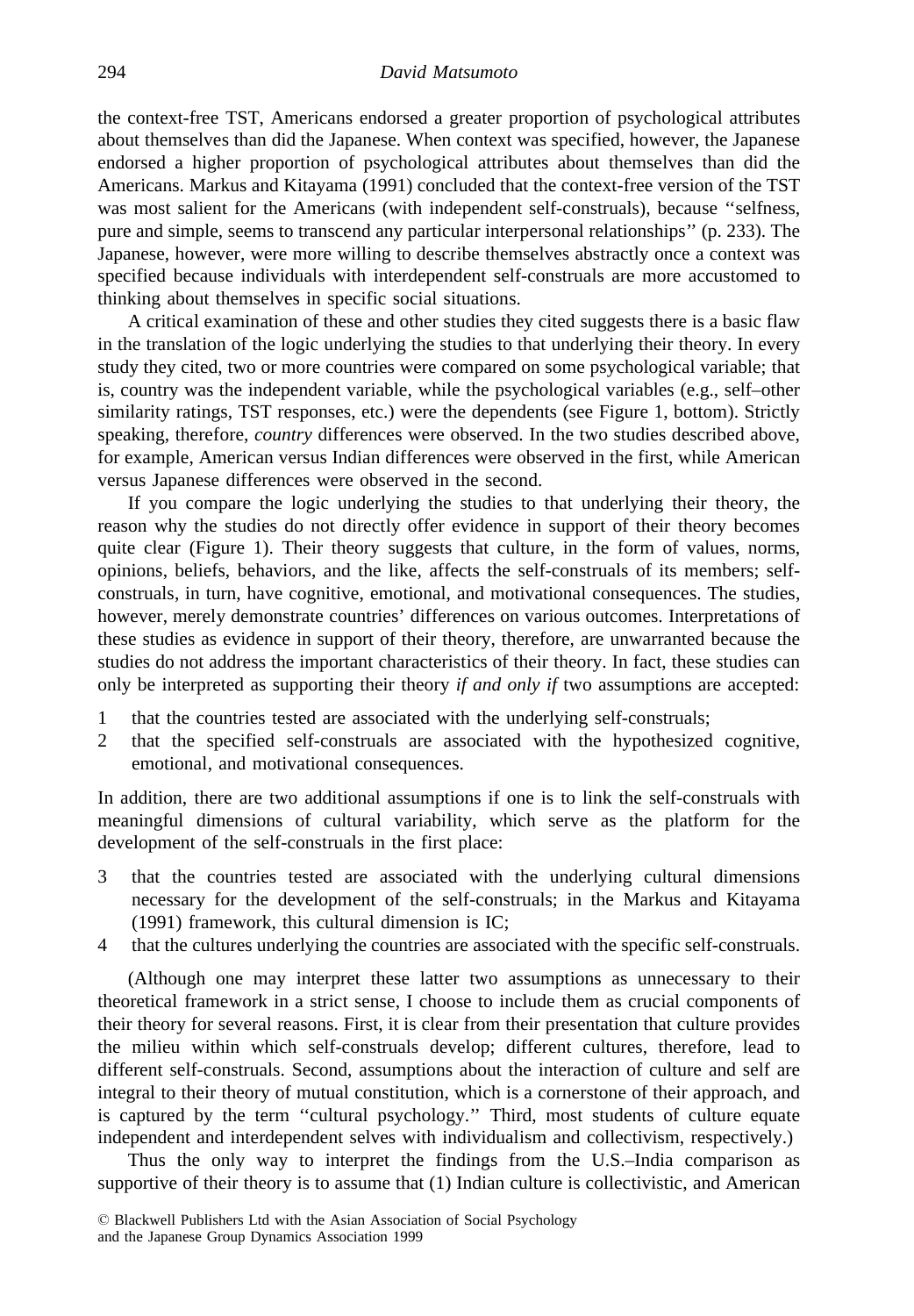culture is individualistic, (2) Indians have interdependent self-construals, and Americans have independent self-construals, (3) collectivism is related to interdependent self-construals in India, while individualism is related to independent self-construals in the U.S., and (4) differences in the ratings occurred because of differences in the specified self-construals. Neither psychological culture nor self-construals were measured; thus one can never be sure that the differences occurred because of the mechanisms which Markus and Kitayama (1991) proposed. The only way to accept the findings as supportive of their theory is to accept these crucial assumptions about the nature of the samples and the data.

The same was true for the American–Japanese comparison described above. The only way to interpret these findings as supportive of their theory is to assume that (1) Japanese culture is collectivistic, and American culture is individualistic, (2) Japanese have interdependent self-construals, and Americans have independent self-construals, (3) collectivism is related to interdependent self-construals in Japan, while individualism is related to independent self-construals in the U.S., and (4) differences in the ratings occurred because of differences in the specified self-construals. Again, because neither culture nor self-construals were actually measured, there is no way to accept the findings as supportive of their theory *unless* one accepts these assumptions.

The field's blind acceptance of such drastic assumptions about culture is a problem. Merely assuming that American samples are individualistic and that Japanese samples are collectivistic, without actually demonstrating these differences empirically, is tantamount to allowing cultural stereotypes to guide theory and research. If we are to empirically demonstrate the validity of core beliefs underlying our theories and research, then assumptions of such crucial aspects of our theories and studies cannot be merely accepted as ''truth''. If we accept stereotypic assumptions about cultures, countries, and self-construals, then we might as well not do the study and assume the findings, too. If, however, we are to do science well, assumptions about crucial elements of the research and of the theory need to be made explicit and formally tested.

If one were to truly design a study that tested the crucial tenets of such a theory, it would need to achieve the following:

- 1 samples from two or more cultural groups would be included;
- 2 the culture underlying the samples needs to be measured;
- 3 the self-construals of the individual participants need to be measured;
- 4 cultural differences between the groups would need to be tested in order to show that they differ culturally in the predicted direction;
- 5 self-construal differences between the countries would need to be tested in order to show that the groups differ in the predicted direction;
- 6 the self-construals would need to be correlated with the culture scores for each group so that we know that the self-construals are related to the cultures underlying the samples;
- 7 the self-construals would need to be correlated with the dependent variables in order to demonstrate that cultural differences occurred because of differences in self-construals.

No study they cited did these.

This is not a problem solely for Markus and Kitayama (1991); it rings true for much of the field. Thus this critique is not levied only against their approach, but against the same approach adopted by others, and against the field's unquestioned acceptance of such approaches. That we have been lax to examine objectively and critically the relationship between theory and data is no reason to accept this theory of culture and self-construals. Without data, we run the risk of obvious cultural stereotypes playing a large role in the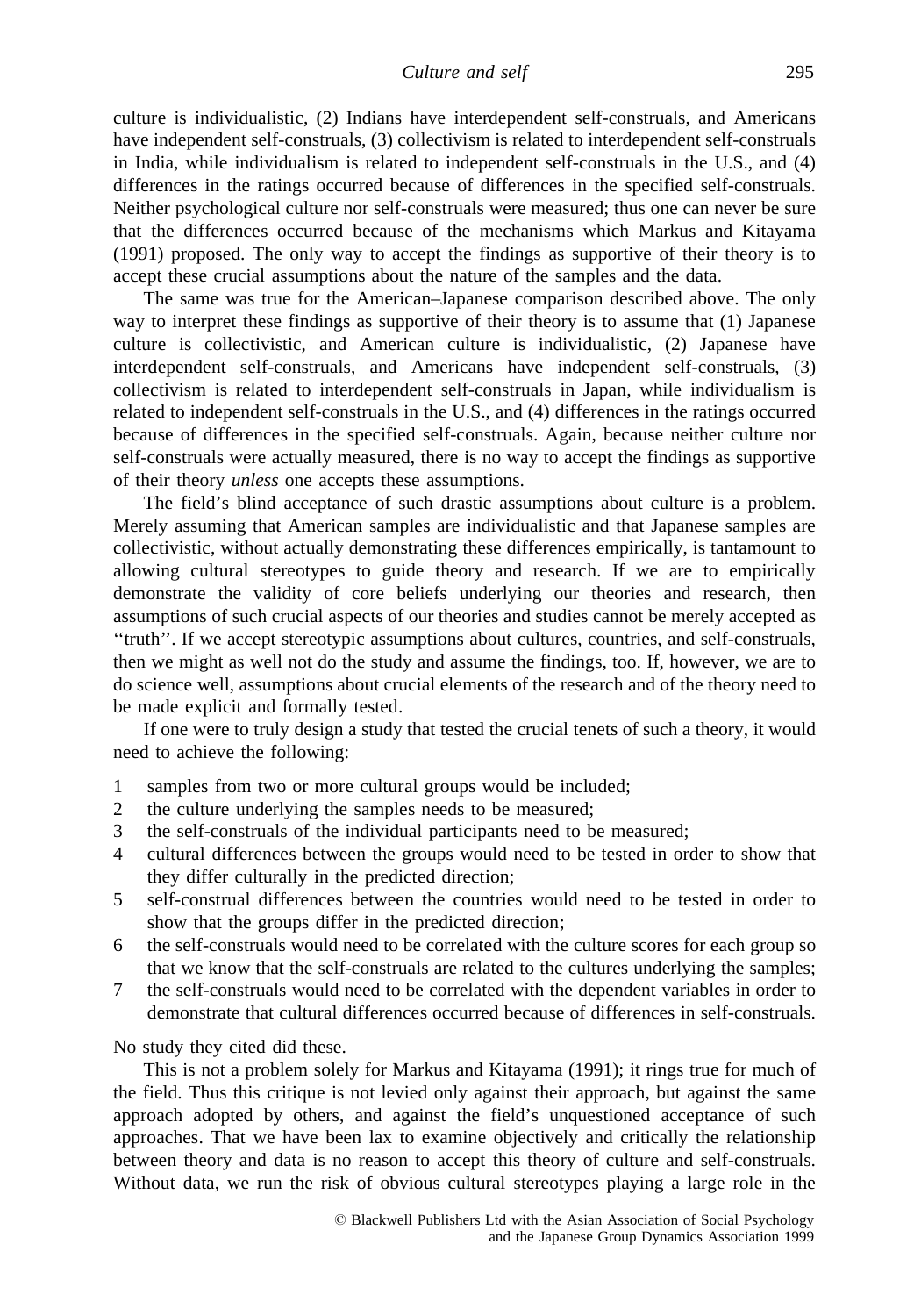interpretation of evidence, and the lack of necessary tests of assumptions. Not one study presented by Markus and Kitayama (1991) demonstrated the necessary links suggested in their theory. Strictly speaking, therefore, they provided no evidence that unequivocally supported their contentions.

### Studies that do examine their assumptions

Even though the studies which Markus and Kitayama (1991) cited did not directly test the assumptions crucial to their theory, other studies have. If they show that American culture is individualistic and that Americans have independent self-construals, while the Japanese and Indian cultures are collectivistic and their members have interdependent selfconstruals, one may relatively safely accept the results of the studies which Markus and Kitayama (1991) cited as evidence in support of their theory, if one is willing to accept the assumptive links provided by ''other'' evidence. Certainly, these stereotypes are widely held by the field and lay public alike. References to Japanese collectivism and American individualism, for example, are so numerous that they defy listing. (I will focus almost exclusively on American–Japanese comparisons for the remainder of this paper, both because of the wealth of studies comparing these two countries and because of the prominent place such comparisons played in Markus and Kitayama's work.) That the Japanese culture is collectivistic while the American culture is individualistic appears to be a given ''truth'' that has become accepted by the field, and certainly by Markus and Kitayama (1991).

Contemporary psychological research that has directly tested this notion, however, unequivocally refutes it.

*Studies examining IC differences between the U.S. and Japan*. In the past decade and a half, numerous studies have actually measured IC in samples from both countries. These studies are important because they reduce the reliance on cultural stereotyping and empirically test the cultural nature of samples. Takano and Osaka (1997), for example, reviewed ten studies comparing American and Japanese regarding IC differences (Asai, 1987; Bond & Smith, 1996; Hofstede, 1980; Kashima, Yamaguchi, Kim, & Choi, 1995; Leung & Iwawaki, 1988; Triandis, Bontempo, Villareal, & Asai, 1988; Triandis, McCusker, Betancourt, & Iwao, 1993; Yamagishi, 1988a, 1988b; Yamaguchi, Kuhlman, & Sugimori, 1995). Two studies on conformity and five questionnaire studies found no differences between the two countries. Two experimental studies on cooperation and one questionnaire study found that Japanese were more individualistic than Americans. Moreover, several of the questionnaire studies used measures of IC that have considerable reliability and validity data (such as Triandis' multimethod assessment). The only study to report the Japanese as more collectivistic than Americans was Hofstede's (1980). In this study, however, individualism was defined without a collectivistic component, and Takano and Osaka (1997) raised doubts concerning the validity of this measurement.

Other studies give the same results. Matsumoto, Kudoh, & Takeuchi (1996), and Matsumoto, Weissman, Preston, Brown, & Kupperbusch (1997), for example, used their Individualism–Collectivism Interpersonal Assessment Inventory (ICIAI) to assess IC tendencies in the U.S., Japan, Russia, and South Korea. The Japanese scored higher on individualism and lower on collectivism than did the Americans. The same result was also obtained in two studies by Gudykunst, Gao, Schmidt, & Nishida (1992), and Gudykunst, Matsumoto, Ting-Toomey, & Nishida (1996).

ß Blackwell Publishers Ltd with the Asian Association of Social Psychology and the Japanese Group Dynamics Association 1999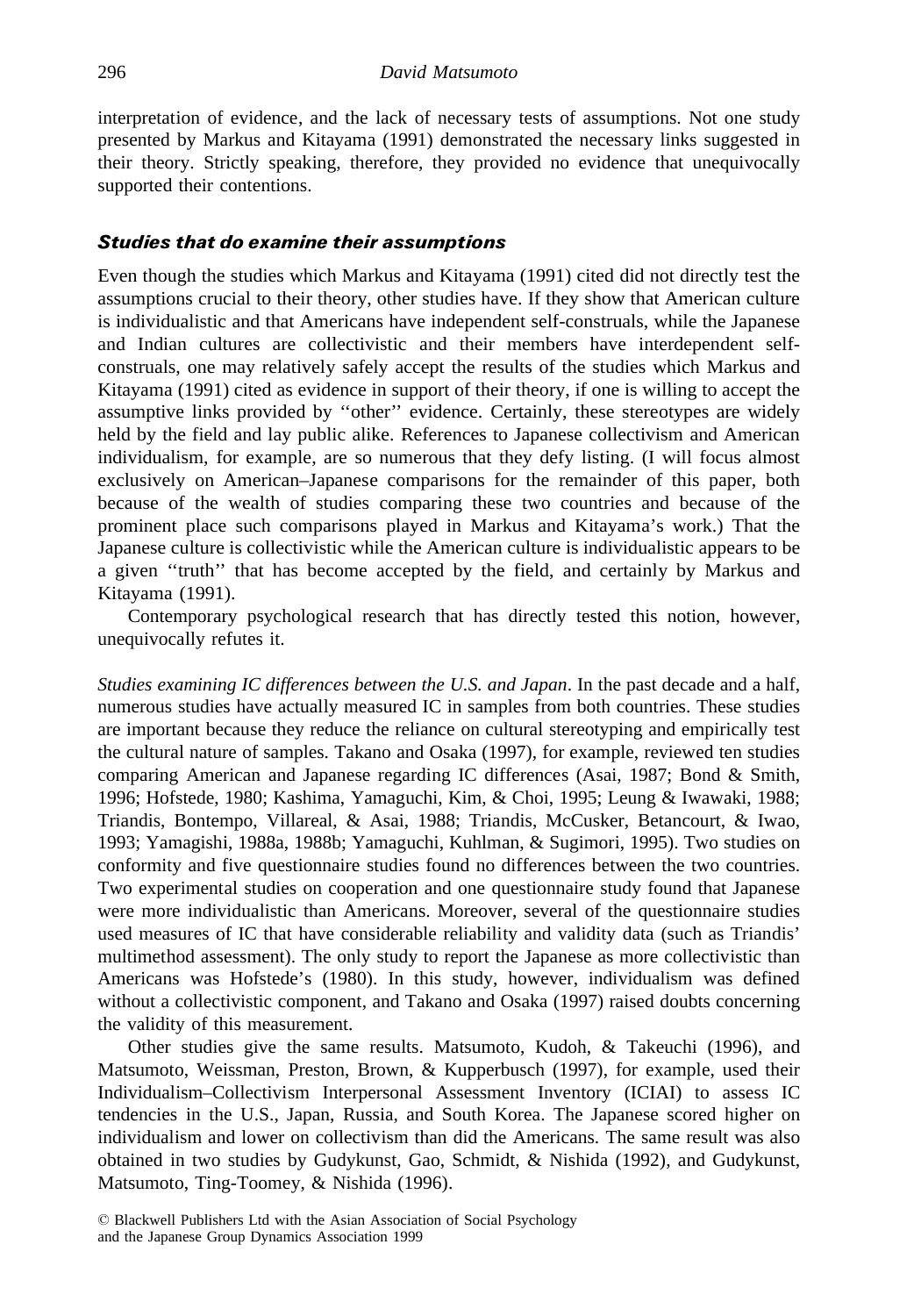Carter and Dinnel (1997) administered Yamaguchi's (1994) collectivism scale, Triandis' collectivistic values index (Triandis, McCusker, & Hui, 1990), Singelis' (1994) selfconstrual scale, and a host of individual and collective self-esteem measures to American and Japanese participants. The Japanese were more individualistic and had more independent self-construals than did the Americans. There were also no differences between the countries on collective self-esteem. In the same light, Arikawa and Templer (1998) administered Yamaguchi's collectivism scale and a social context scale to American and Japanese university students. Contrary to expectations, the Americans scored higher than the Japanese on both scales.

Stephan, Stephan, Saito, and Morrison Barnett (1998) asked American and Japanese students to complete Triandis *et al*.'s (1988) IC scale that consisted of three subscales: Self-Reliance/Competition, Concern for the Ingroup, and Distance from the Ingroup. The participants also rated their perceived comfortableness in expressing emotions, and pleasantness in experiencing them. The Japanese scored lower than the Americans on the Distance from Ingroups scale, which would be predicted if the Japanese were more collectivistic. The Japanese, however, also scored higher on the Self-Reliance/Competition scale, and lower on the Concern for the Ingroup scales, both of which are contrary to that expectation. Item analyses confirmed these results: there were no differences on 8 items; Japanese scored significantly less collectivistic on 11 items, and the Americans were less collectivistic on 12 items. In addition, the Japanese participants ''gave less collectivistic answers to virtually every in-group item about sharing or helping, including items regarding parents'' (p. 735).

Bell, Bell, Nakata, and Bell (1996) administered a brief questionnaire assessing individuality, connection, and health to American and Japanese male and female adults and children. These variables were selected because of their association with supposed dominant cultural values related to IC. Bell *et al*. (1996) concluded that

the most remarkable finding may be the high degree of similarity among the two country cultures. There was a broad agreement that both connection and individuality are important in healthy families. For the adults, two out of the three items measuring individuality . . . and two out of the three items measuring connection . . . showed no significant differences between countries . . .. Furthermore, the top three items, judged by the adults to be the three most important qualities in a health family were the same for men and women, Japanese and Americans. (pp. 290–291)

Finally, Ohbuchi, Hayashi, and Imazai (in press) asked employees of businesses in Japan to rate their experiences of conflicts with their supervisors in terms of goals, tactics, and outcomes. The findings indicated that the employees generally wanted to achieve collectivistic goals more strongly than individualistic goals. Fairness goals, however, thought to be more individualistic, increased confrontational tactics. Achievement of fairness goals significantly determined the employee's satisfaction with the outcomes of conflict, but collectivistic goals did not.

Thus, of the 18 studies that I know of which formally tested IC differences between the U.S. and Japan, 17 provide little or no support for the stereotypic contention of American individualism and Japanese collectivism. In addition, the single study that does provide such support has been questioned in terms of validity and reliability in its instrument (there are also questions about the nature of the sample – male businesspersons who were employed by a particular multinational corporation), and about its timing (the fact that data were collected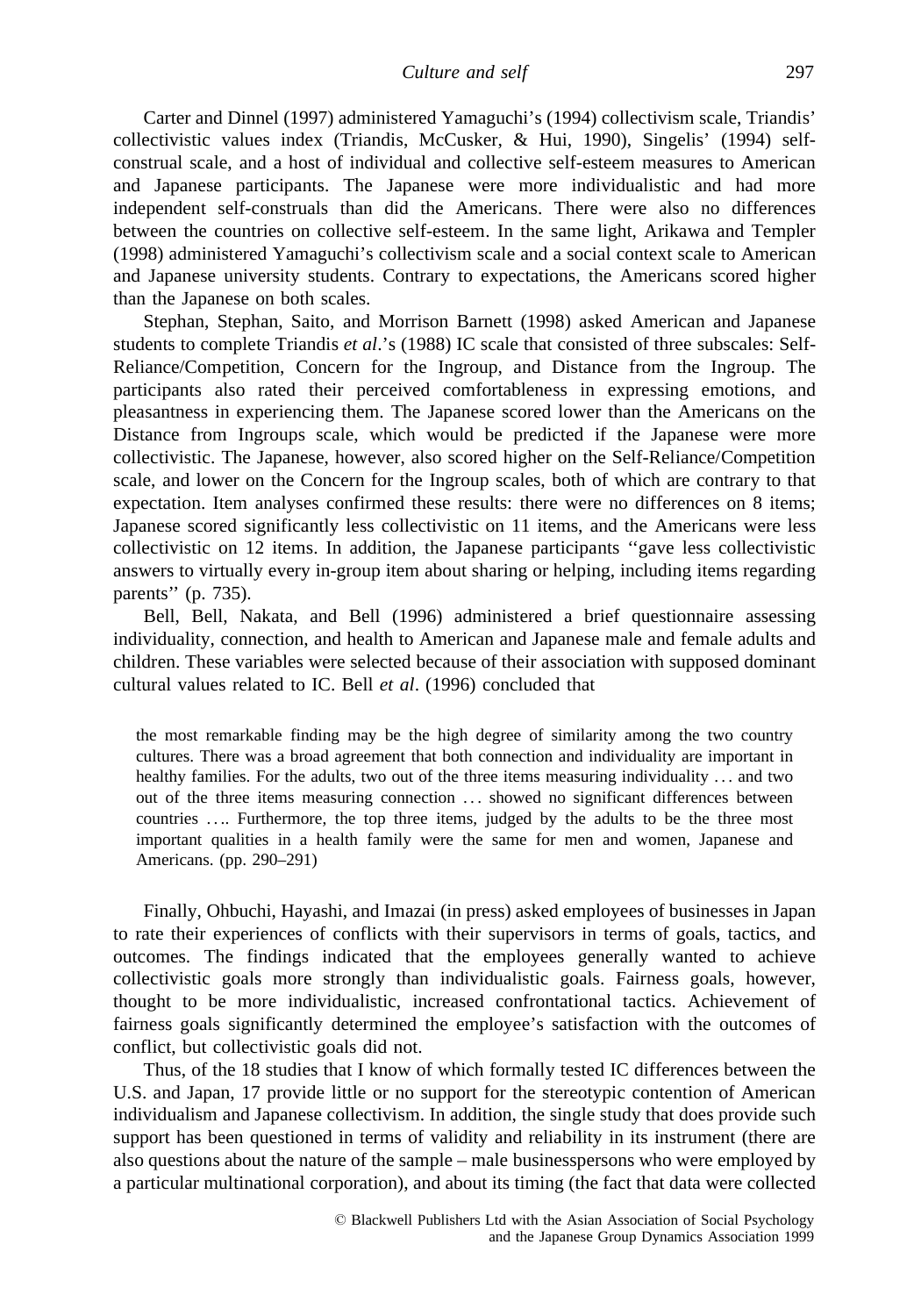in the 1960s). Moreover, there are a number of internal surveys conducted within Japan that indicate the same (two are reviewed in Matsumoto *et al*., 1997), as well as unpublished reports that have little chance of being published because they are inconsistent with the mainstream, albeit incorrect, view. The evidence available to date, therefore, overwhelmingly indicates that the Japanese are not more collectivistic than Americans; if anything, in some cases the Japanese are more individualistic than Americans. Thus, these differences cannot possibly account for differences in self-construals between the two countries as typically hypothesized by Markus and Kitayama and others. To the extent that this link is an integral part of their theory, the evidence to date does not support it.

Why does the cultural stereotype of American individualism and Japanese collectivism persist? First, Japanese culture and society may have been more collectivistic in the past than now, as evident in the writing of Japan scholars both in recent history (e.g., Benedict, 1946; DeVos, 1986; Dore, 1967; Hearn, 1894; Lebra, 1976; Miyanaga, 1991; Nakane, 1970; Reischauer, 1988) and earlier. Japanese collectivism may have had its roots throughout history in at least three sources: religion, particularly in Shinto and Buddhist teachings; the agricultural basis of the country in relation to the land mass and resources available for farming; and the military code (*bushido*). All have been a part of Japanese culture for centuries, and all have a strong collectivistic component to them. Additionally, not only do non-Japanese scholars of Japan come to believe in Japanese collectivism; Japanese scholars of Japan themselves, and the Japanese in general, want to believe in Japanese collectivism, despite what may exist in reality.

Culture, however, is not a static entity; it is ever-changing and dynamic, in constant flux because of several factors. Two of these are affluence and the availability of resources. Japan has surely seen many drastic changes in affluence and resource availability from the end of World War II until now. It is not surprising that such changes bring with them a change in culture. Population density also influences culture. While the land mass of Japan has not changed, technological advances (e.g., cellular phones, walkman, etc.) have introduced psychological distances between people functionally. These changes may allow for Japanese culture and society to be less collectivistic and more individualistic than in the past.

Changes in Japanese culture over time were suggested by the second study of Matsumoto *et al*. (1996), in which Japanese university students' responses on the ICIAI were compared with responses by Japanese working adults over the age of 40. The working adult sample was clearly more collectivistic than both Japanese and American university students. Such data, of course, are not definitive, especially because of the time cohort confound in cross-sectional samples. They are, however, suggestive of changing trends in Japanese culture.

Of course, all of Japan has not totally abandoned collectivism; there are a good deal of collectivistic tendencies that remain at all levels and all ages, including the universities. The culture is, however, in flux, which is primarily evident in the younger generation. Such changes are also evident in the American culture, and characterizations of American individualism void of collectivistic tendencies are also mistakes. The problem for the Markus and Kitayama (1991) theory is that *the university student samples that are typically used to document country differences in cognitive, emotional, or motivational phenomena are not associated with the assumed differences in IC between the countries*. The evidence, therefore, does not support the logic underlying this aspect of their theory.

*Studies examining self-construal differences between the U.S. and Japan*. Another assumption which Markus and Kitayama (1991) made was that Americans have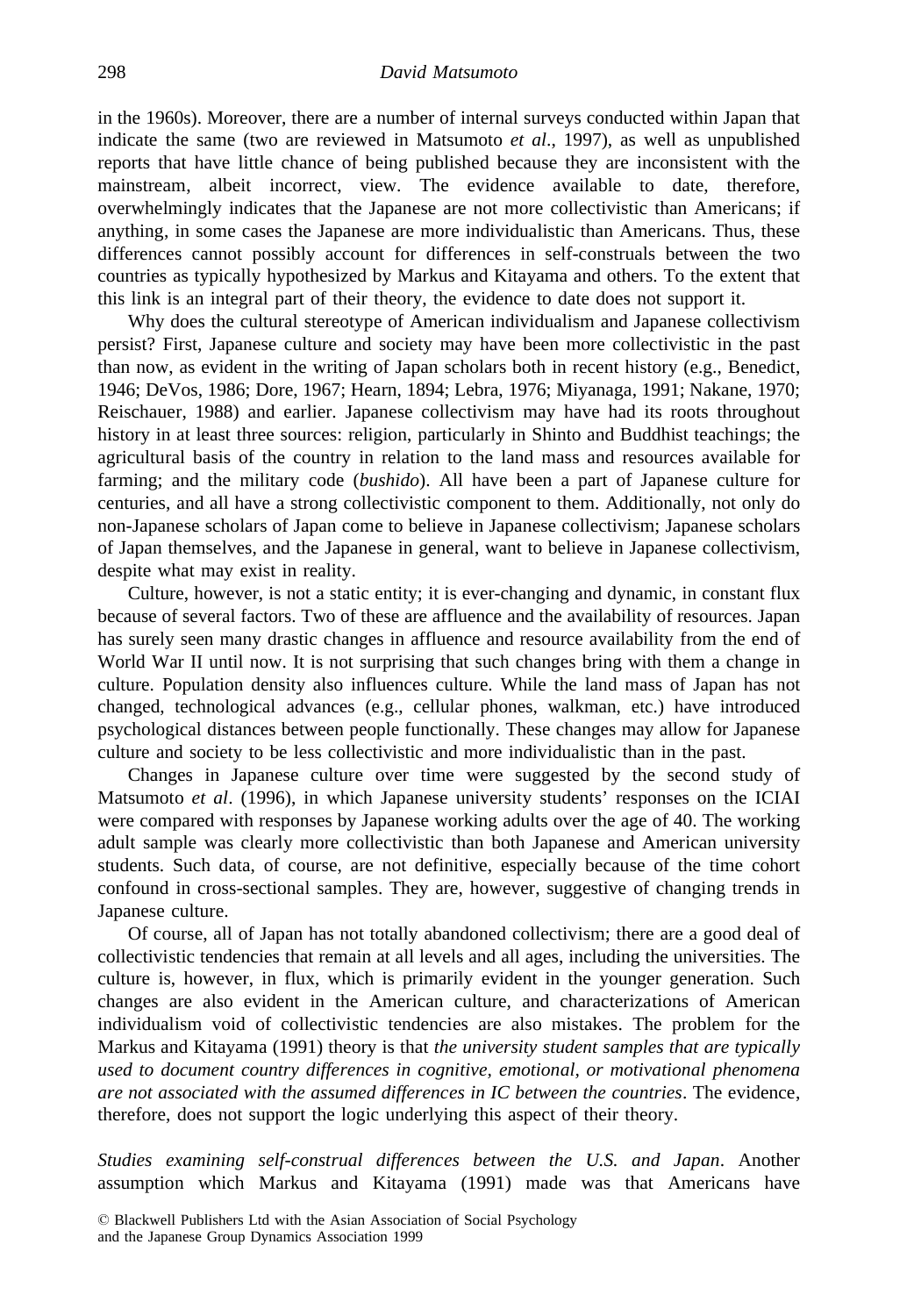independent self-construals, while Japanese have interdependent self-construals. To be sure, one methodological limitation that precluded the studies cited by Markus and Kitayama (1991) from actually measuring self-construals was the lack of a valid and reliable measure to do so. Without one, researchers were left only to speculate about the nature of those selfconstruals, as Markus and Kitayama (1991) did. Singelis and his colleagues (Singelis, 1994; Singelis & Sharkey, 1995), however, have developed such a measure, no doubt in large part sparked by the Markus and Kitayama (1991) theory, and have used it in two studies testing self-construals of different ethnic groups in Hawaii. In both studies, Asian Americans were more interdependent than Caucasian Americans, while Caucasian Americans were more independent than Asian Americans. These findings are consistent with Markus and Kitayama's claims concerning Asian and non-Asian differences in self-construals (assumption #1 above), albeit among ethnic groups within the U.S. (which is also a limitation of these findings; it may be that Asian Americans have interdependent selfconstruals while native Japanese do not).

Despite these positive preliminary findings, however, there are numerous studies to indicate that Americans and Japanese do not differ in their self-construals in the expected directions. For example, Gudykunst *et al*. (1996) administered self-construal items drawn from various scales (including the Singelis scales) and personality scales to university students in the U.S., Japan, Korea, and Australia. There were no differences between independent or interdependent self-construals between the U.S. and Japan, nor were there differences between IC values between the two countries.

Dinnel and his colleagues have conducted a series of studies comparing Americans and Japanese, all of them using the Singelis scales, and all of them challenging the Markus and Kitayama contentions. Kleinknecht, Dinnel, Kleinknecht, Hiruma, and Harada (1997), for instance, found that there were no differences on independent self-construals; and the Americans actually had significantly higher interdependent self-construal scores than the Japanese. Dinnel and Kleinknecht (1999) found that while Americans had higher independent self-construal scores, there were no differences in interdependent selfconstruals. Carter and Dinnel (1997) found that Japanese were actually more independent than Americans.

Likewise, Kim, Hunter, Miyahara, Horvath, Bresnahan, & Yoon (1996) administered two scales to assess self-construals – the Ego Task Analysis Scale and the Singelis scales – to respondents in Hawaii, the mainland U.S., Japan, and Korea. While the U.S. had significantly higher independent self-construal scores than the Japanese, there was no difference between the countries on interdependent self-construals. These findings complement studies within Japan by independent researchers contrasting different groups of Japanese students, indicating that some groups of students give higher priority to independent self-construals rather than interdependent self-construals (Kiuchi, 1996; Miyanaga, 1991). Similar findings are also reported by Kashima *et al*. (1995), and Endo, Heine, and Lehman (1998).

Findings from studies that test other supposedly collectivistic groups also challenge the Markus and Kitayama (1991) position. Stephan, Stephan, and deVargas (1996) administered an independence–interdependence scale designed and used by Kitayama *et al*. (1990) to university students in the U.S. and Costa Rica. This scale produces four subscales: maintaining self–other bonds, self-knowledge, concern with others' evaluations, and self– other differentiation. There were no differences on two of the subscales. The Americans did score higher on the independence subscale measuring self-knowledge; the Costa Ricans, however, scored lower on the interdependence subscale measuring maintenance of self–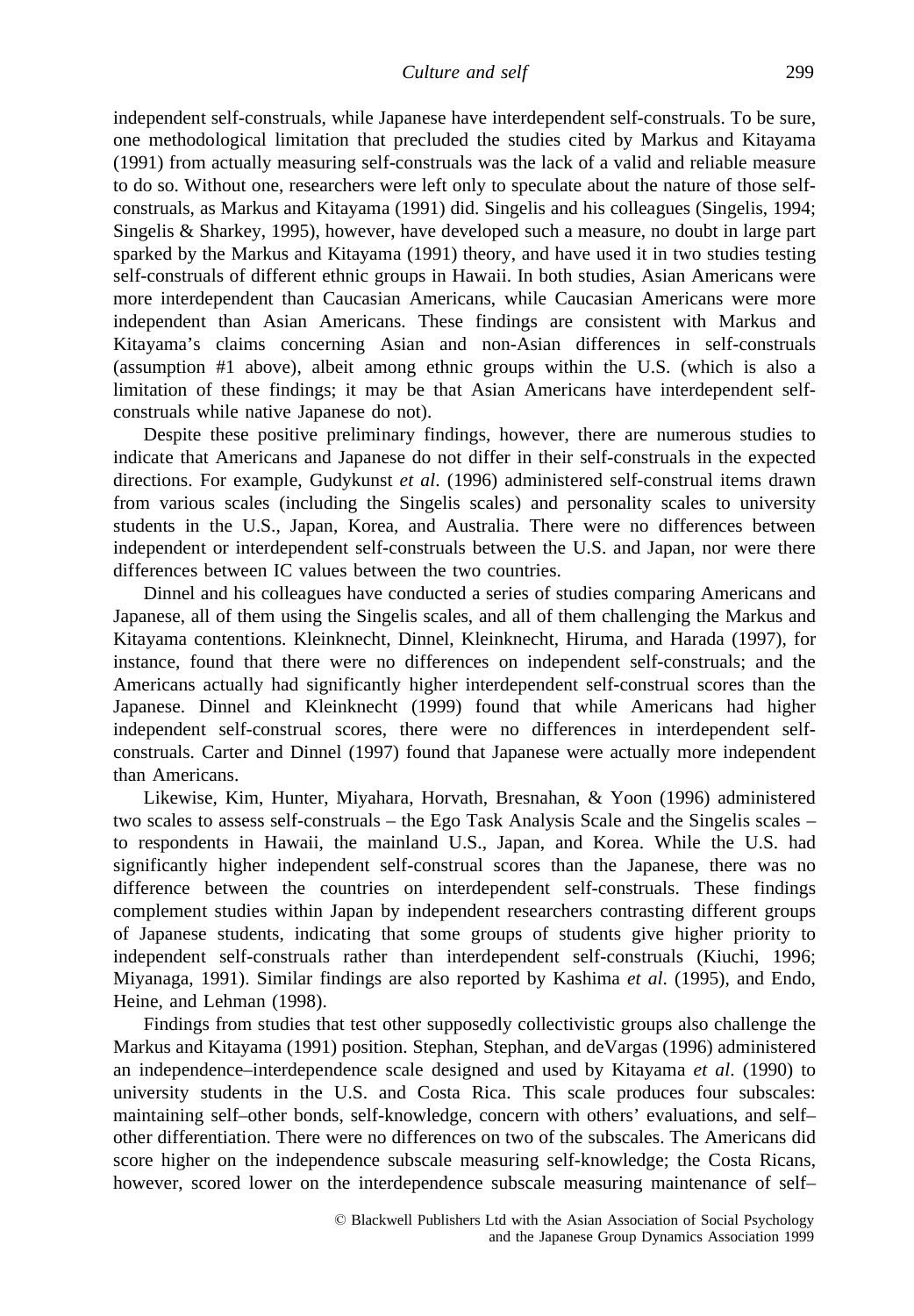other bonds. Similar non-findings have been reported with other cultural groups supposedly differing on individualism and collectivism (e.g., Chang, Lee, & Koh, 1998; Dabul, Bernal, & Knight, 1995; Watkins & Regmi, 1996). These findings seriously challenge the propositions offered by Markus and Kitayama (1991), and collectively indicate that *there is no evidence to support the claim that individualistic and collectivistic cultures are associated exclusively or relatively more with the two self-construals in the directions predicted by Markus and Kitayama (1991)*.

*Studies that attempt to link culture and self-construals with psychological outcomes*. The strongest test of Markus and Kitayama's (1991) claims involves studies where IC values and independent and interdependent self-construals are measured in the same group of subjects from at least two different countries, in addition to measures of various psychological outcomes. Such a study was reported by Gudykunst *et al*. (1996), who examined communication styles in the U.S., Japan, Korea, and Australia. There were significant between-country differences on the communication styles. The between-country differences on IC cultural values, however, and on independent versus interdependent self-construals, were not in the direction predicted by the researchers or by Markus and Kitayama (1991). Therefore, there is no way that these variables could account for the country differences. In fact, the researchers opted not to test for between-country differences for this reason. While subsequent multivariate analyses of covariance on the communication styles using country as the independent variable and either cultural values or self-construals as covariates indicated significant covariate effects, the multivariate and univariate effects for country were still large and substantial, indicating that the differences between countries could not be accounted for by individual-level relationships between the self-construals and the dependents.

Kim *et al*.'s (1996) study on communication styles also provides evidence against Markus and Kitayama's (1991) claims. Participants in the U.S., Japan, Korea, and Hawaii completed two self-construal scales, and rated the perceived importance of conversational constraints in six situations. Although the differences in interdependent self-construals were significant across the four groups, these differences were minimal and not in the direction predicted. There were no differences between Korea, Japan, and the U.S.; participants from Hawaii had significantly higher scores on this self-construal than did the other three groups (this finding also argues against the notion that the Singelis studies support the Markus and Kitayama claims). Thus, between-group differences on the communication styles could not be attributed to differences on this self-construal. Although the authors subsequently built a path model involving cultural effects on self-construals, and subsequently on communication restraints, the model was only successful after the authors operationalized culture according to self-construal scores, which is essentially a tautology.

Carter and Dinnel's (1997) study provides similar evidence in the domain of self-esteem. American and Japanese students completed a collectivism scale, a collectivistic values index, a self-construal scale, an achievement motivation scale, the Rosenberg self-esteem scale, and a collective self-esteem scale. There were significant differences between the two countries on self-esteem. Contrary to prediction, however, Americans scored higher than the Japanese on both the Rosenberg as well as the collective self-esteem scales. Moreover, because Americans endorsed more collectivistic values than did the Japanese, and because Japanese had higher independent self-construal scores, there is no way that their data could suggest that culture, self-construal, and self-esteem are related in the ways in which Markus and Kitayama (1991) would suggest.

ß Blackwell Publishers Ltd with the Asian Association of Social Psychology and the Japanese Group Dynamics Association 1999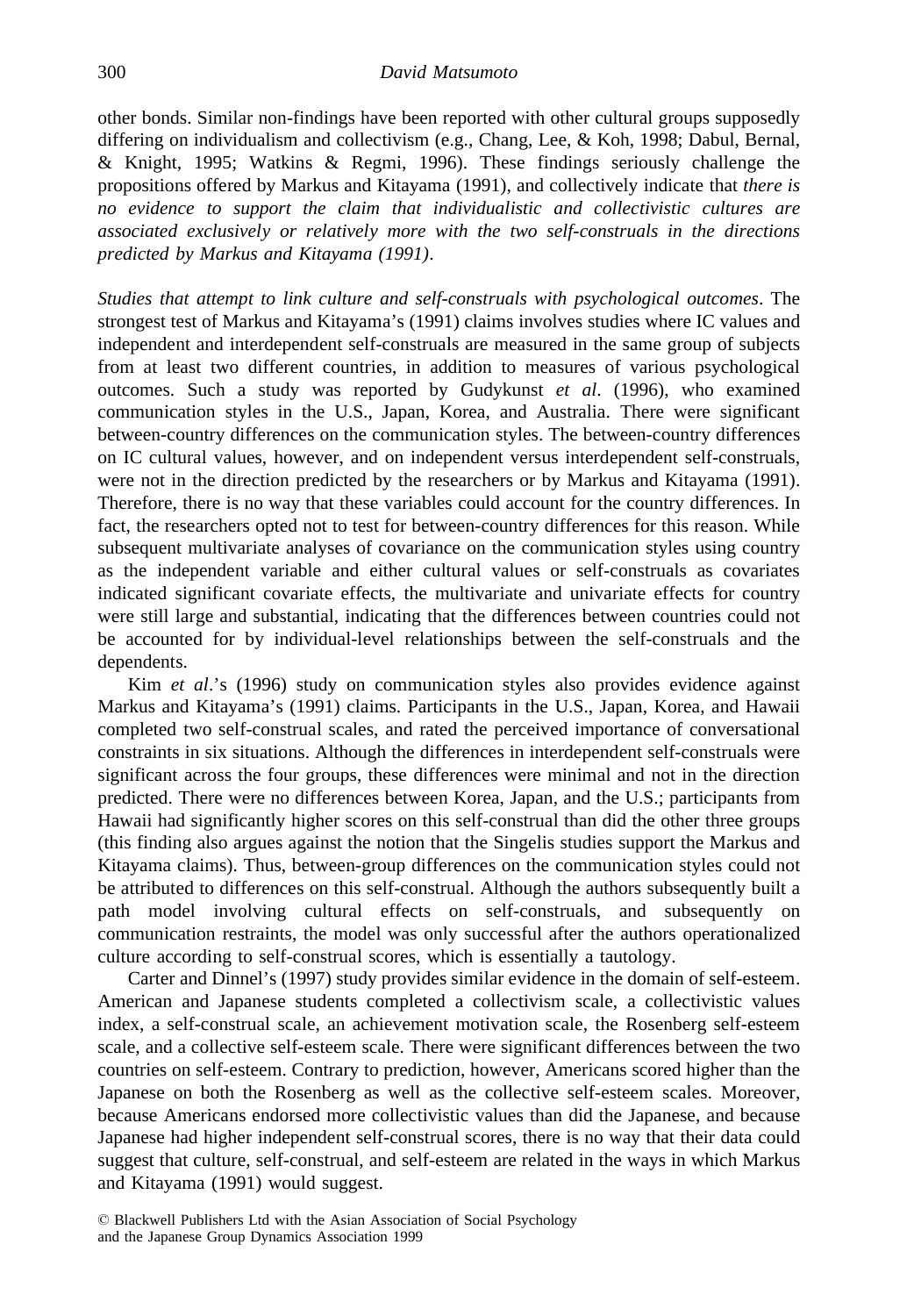*Culture and self* 301

Dinnel and Kleinknecht (1999) administered the Singelis self-construal scales, along with measures of social phobia, and two measures of social interaction anxiety to large samples of American and Japanese students. In attempting to predict the two measures of social interaction anxiety, these researchers computed a hierarchical multiple regression, using self-construal scores, culture (dummy coded by country), and the interaction between culture and self-construal in three steps, respectively. In this analysis, the interaction term represents Markus and Kitayama's claims concerning the differential effects of culture on self-construals. While self-construals and culture independently predicted social interaction anxiety, however, the interaction did not in either analysis.

Finally, Endo, Heine, and Lehman (1998) asked participants in Canada and Japan to complete measures that assessed relationship-serving biases, self-enhancement (self-serving biases), and self-esteem. Both groups of subjects viewed their own relationships as more positive than those of their peers, and to roughly the same extent (i.e., they exhibited relationship serving bias). Some between-country differences were observed in specific types of relationships; but neither self-enhancement nor self-esteem was significantly correlated with these biases. If one accepts measures of self-enhancement to be indicative of self-construal typologies (as suggested by Markus and Kitayama, 1991), these findings suggest that self-construal does not mediate these types of ratings, despite between-country differences in them.

The studies reviewed in this section indicate that there is no evidence to support the validity of Markus and Kitayama's (1991) claims concerning the role of independent versus interdependent self-construals mediating between country/culture differences in psychological outcomes. When considered in conjunction with the studies cited in the first two sections above, and with other studies that challenge stereotypic cultural differences (e.g., Aune & Aune, 1996; Stephan *et al*., 1996; Yan & Geier, 1994), I can come to only one reasonable conclusion. *The evidence available to date severely challenges the validity of their theoretical framework for explaining observed national differences in psychological phenomena*.

## Implications for the theory of independent versus. interdependent self-construals

There are several potential interpretations that one may make based on the evidence described above, and I discuss some of them below.

### Possibility 1: The studies cited above are flawed

One possible interpretation is that the studies cited above are flawed, and that the measures do not represent the constructs intended by the Markus and Kitayama position, especially in relation to the measurement of IC and self-construals. If the measurement of either of these constructs was not valid, or if they were not as originally intended by Markus and Kitayama, then one may argue that the findings from those studies may not be applicable to their theory.

This argument, however, is extremely difficult to defend. Different researchers independently used multiple methods of assessing both IC and self-construals. While some methods may have been designed specifically for that study, a number of studies used methods that have been well validated in other research (e.g., the Triandis IC scales,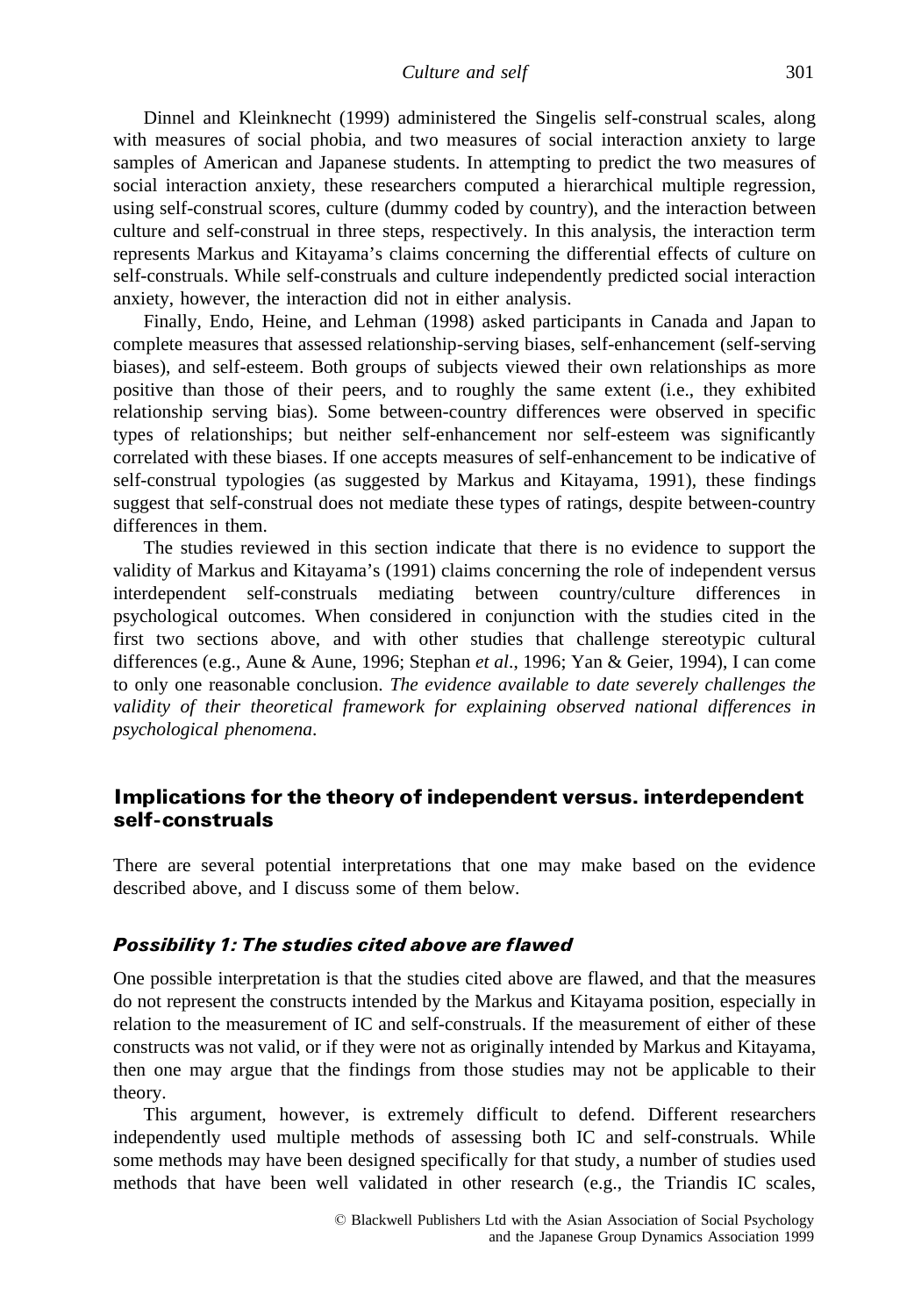Matsumoto's IC scales, Yamaguchi's collectivism scale, Singelis' self-construal scales, etc.).

One may also argue that the IC cultural milieu discussed by Markus and Kitayama is not captured solely by individual-level assessments of psychological representations of culture. However, this argument holds no water because of the validation studies that demonstrate correlations between these measures and other cultural indices of IC. In addition, not all of the studies reviewed above used such questionnaire methods; behavioral studies were included as well that produced the same types of findings.

Arguments suggesting the invalidity of the studies presented earlier are too contentious, given the fact that multiple researchers working independently, and using a variety of methods, produced essentially the same pattern of findings. Arguing against the validity of one or a few studies may be warranted; in this case, however, the evidence is rather overwhelming.

## Possibility 2: The crucial assumptions underlying the Markus and Kitayama theory are not true

Given that it is too difficult to argue away the rather convincing evidence to the contrary, one must entertain the possibility that the crucial assumptions underlying the theory of independent versus interdependent selves are not valid. That is,

- 1 IC may not account for the cultural differences that produce differences in selfconstruals, at least in contemporary studies of Americans and Japanese;
- 2 Independent versus interdependent self-construals may not account for American– Japanese differences in psychological phenomena.

To be sure, neither of these possibilities necessarily suggests that the general model underlying the Markus and Kitayama approach (Figure 1, top) is incorrect. Culture on the social, institutional, and individual level may very well influence individual self-construals in different ways, and these self-construals, in turn, may influence cognitions, emotions, and motivations. It may just be that IC is not the cultural dimension that can explain those differences, at least between U.S. and Japan, and that independent versus interdependent self-construals are not the type of self-construals that can explain cross-national differences in behavior.

If IC cannot explain American–Japanese cross-national differences in psychological phenomena, then what dimension can? Certainly, there are other potential dimensions that need to be considered, such as Hofstede's (1980, 1984) power distance, uncertainty avoidance, and masculinity, Pelto's (1968) tightness versus looseness, Hall's (1966) contextualization, and the like. We also need to incorporate possibilities we traditionally don't consider, such as socioeconomic differences, religion, and other demographic variables that blur the boundary between culture, society, and individual. Alternatively, we may consider a refinement of the IC construct itself, especially in relation to its possible interactions with other cultural, social, demographic, institutional, and political dimensions in influencing self-construals and behaviors.

Of course, improving our conceptualizations of culture is one thing; developing methods to validly and reliably assess them is another. Still, despite the difficulty in doing so, it is a task that must be done, and research in the future must explicate and formally test the assumptions about culture underlying any cultural theory that attempts to explain crossnational or cross-group differences in psychological behavior.

ß Blackwell Publishers Ltd with the Asian Association of Social Psychology and the Japanese Group Dynamics Association 1999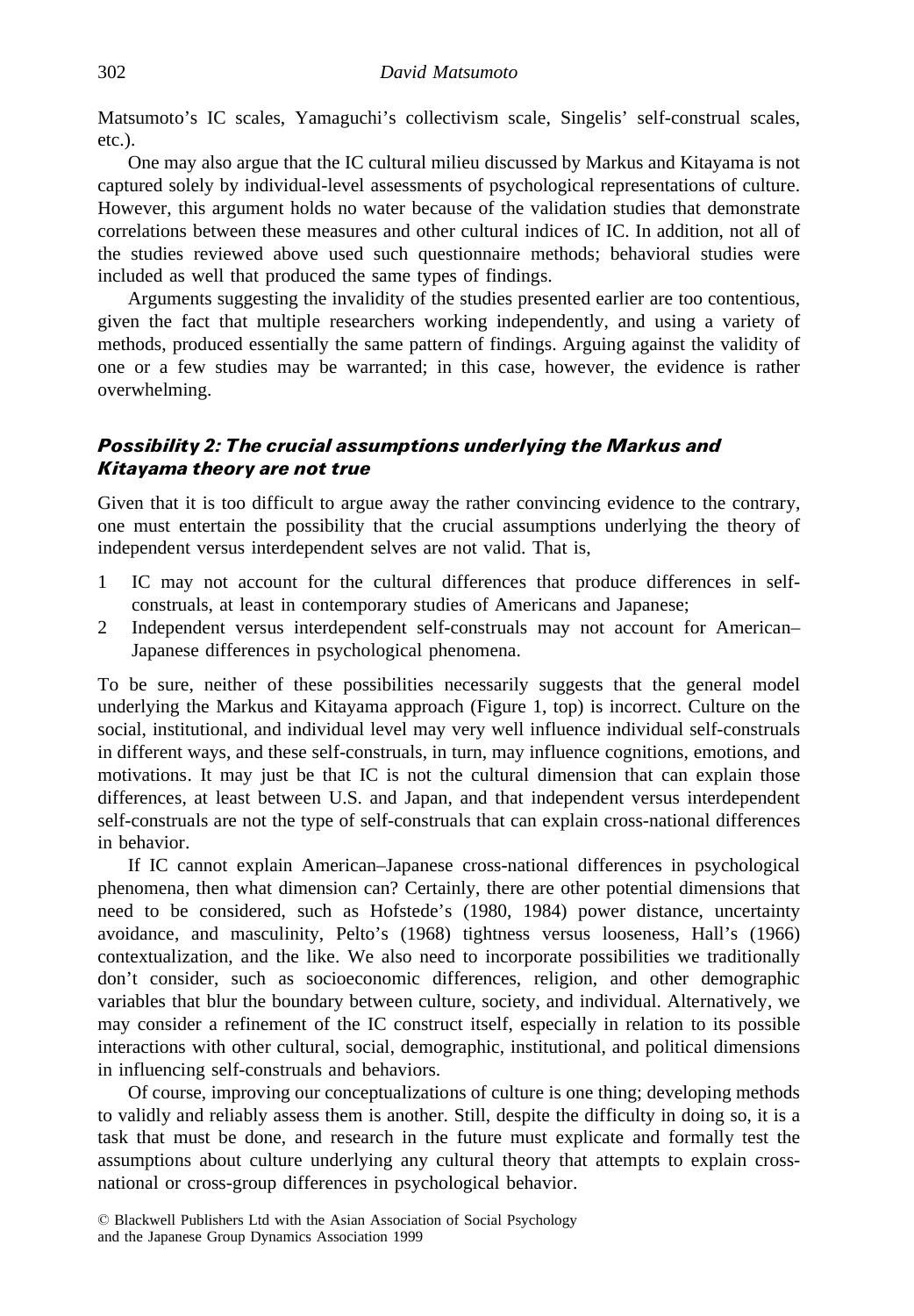If independent versus interdependent self-construals are not the type of self-construals that can explain American–Japanese cross-national differences in behavior, then what can? Fortunately, the field has made substantial progress in our knowledge of the nature of selfcognitions, due in no small part to the original Markus and Kitayama (1991) claims. In particular, although the theory of independent versus interdependent selves has often been presented as mutually exclusive dichotomies, conceptualizations of the self in the past decade or so have increasingly incorporated the view that culturally bound cognitions related to the self are multi-faceted – activated some of the time and dormant at others. While this view is different from Markus and Kitayama's (1991), it is, at the same time, the result of an evolution of ideas that received an important boost from their theory. Triandis (1989), for example, distinguished between the private, public, and collective selves, proposing that culture affects the relative development of these selves. Guisinger and Blatt (1994) suggest that evolutionary pressures of natural selection aided the development of two basic developmental approaches, one involving self-definition, the other focusing on interpersonal relatedness. They contend that these dual processes are not mutually exclusive; rather, they are fundamentally intertwined, as the development of a mature sense of self in one aspect is dependent partially on the development of a mature self in the other. Niedenthal and Beike (1997) focused on the level of cognitive representation, proposing the existence of interrelated and isolated self-concepts. Writing that ''some concepts derive their meaning through mental links to concepts of other people, whereas other concepts of self have an intrinsic or cognitively isolated characterization'' (p. 108), they suggested that individuals represent the self with a variety of more or less interrelated structures at any one time, and that any single person can have separate interrelated and isolated self-concepts in the same domain. Finally, Hermans and Kempen (1998) argued that

globalization involves social processes that are complex and laden with tension. These processes fall squarely outside the scope of cultural dichotomies, which by their nature are oversimplifying and insensitive to the apparent tensions that are so typical of the relationships between cultural groups. (p. 1112)

Through a discussion of three factors  $- (1)$  increasing cultural connections with subsequent hybridization, (2) the emergence of a world system that implies an interpenetration of the global and the local, and (3) the enlarged cultural complexity as a result of large-scale distribution of cultural meanings and practices – Hermans and Kempen (1998) conclude that research and theories involving cultural dichotomies are based on the assumption that cultures are internally homogeneous, externally distinctive, and geographically located. Instead, they emphasize the relevance of intersystems, mixture, travel, contact zones, and multiple identities.

These recent, complex theories of self have received support in the literature as well. Trafimow, Triandis, and Goto (1991), for example, showed that private and collective selfcognitions are encoded separately in memory, but that both are accessed depending on a prime given in the instructions to the TST. Bhawuk and Brislin (1992) found that people were able to switch between collectivist and individualist modes of self, depending on cultural context. Cross and Markus (1991) found evidence for a bicultural self system. Studies demonstrating multicultural identities also suggest the existence of multiple construals of self in the same individual (e.g., Kosmitzki, 1996; Oyserman, 1993; Oyserman, Gant, & Ager, 1995). Ybarra and Trafimow (1998) also showed that priming of the private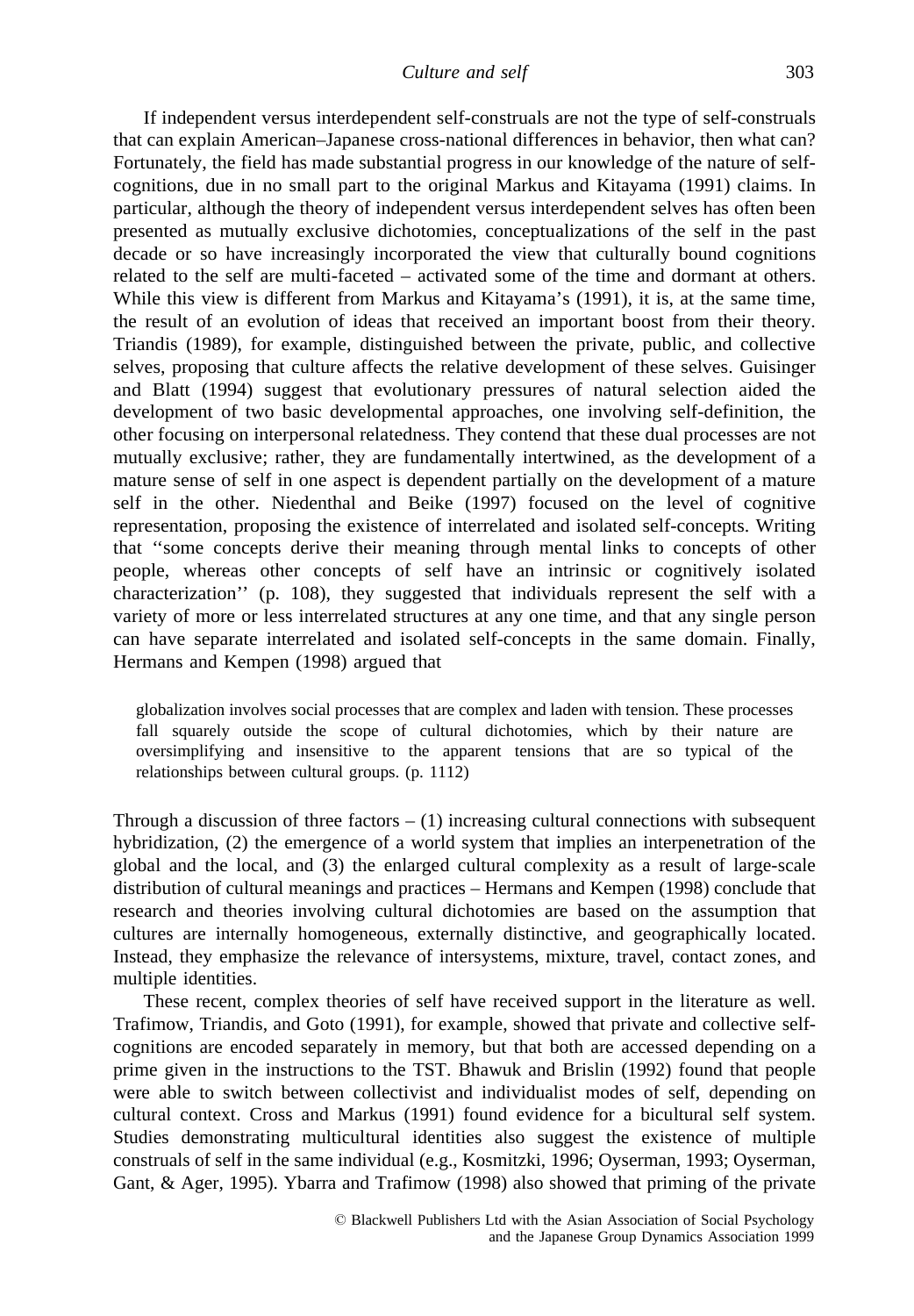or collective self affects the relative weights of attitudes versus subjective norms in their influence on behavioral intentions.

Thus it may be time to evolve from a dichotomous view of North Americans/Europeans versus Asians/Japanese to one that incorporates similar self-cognition mechanisms in all humans, primed to different degrees by context, culture, and the psychological domain accessed. Contemporary views of self-culture relations suggest that this relationship is much more complex than previously thought, and certainly more complex than a generalized view of self that pits individual and group needs in opposition to each other. Future work will need to allow for the possibility of the simultaneous co-existence of seemingly opposing views of the self that contribute to behavior in differing relative degrees depending on the specific context of behavior and the psychological domain accessed. Such a conceptualization, and its operationalization, may explain cross-national differences between the U.S. and Japan, and other countries as well, better than a dichotomous view of independent versus interdependent selves.

## Some ideas about future research in this area

If we are to search for new ways to study culture and self-construals we may need to incorporate alternative methods of measurement, because the methods used to date limited our understanding of the constructs we study. We have come to understand culture only on the level of individual representations, and self-construals solely from the ways in which we can measure them in a questionnaire. We forget that our data are encapsulated, pigeonholed approximations of the more complex psychological phenomena we are trying to capture from real life. If we are to go outside of that box conceptually, we need to go outside of the box methodologically as well. I briefly discuss three issues for future consideration below.

#### The incorporation of qualitative data

We need to reconsider the use of qualitative data gathered from in-depth interviews with individuals across time, much like the personology studies of the past. Such data will afford us views of the complexity of self-knowledge, its relationship to behaviors, and the influence of the larger sociocultural milieu on that self-knowledge. In particular, we need to use such approaches in areas of the world that have typically been understudied, such as Africa, Southeast Asia, and Latin and South America. These investigations may tell us about self and culture in ways that we cannot even dream of now, and are sure to give us more clues about the complexity of the self in ways that cannot be captured through questionnaire studies of well-examined populations.

We also need to consider the incorporation of extra-individual factors that influence psychological phenomena. To be sure, such approaches already exist in abundance; my suggestion, therefore, is the marriage of such approaches with traditional psychometric approaches. The field can no longer afford to simply adapt and adopt quantitative-based measures, particularly questionnaires, in cross-cultural research in this area. The cultural areas where we know the least about self are the very areas in which such traditionally psychometric approaches are the least likely to be valid. It is particularly in these areas that we may learn much more about culture and self if we don't simply re-create a questionnaire.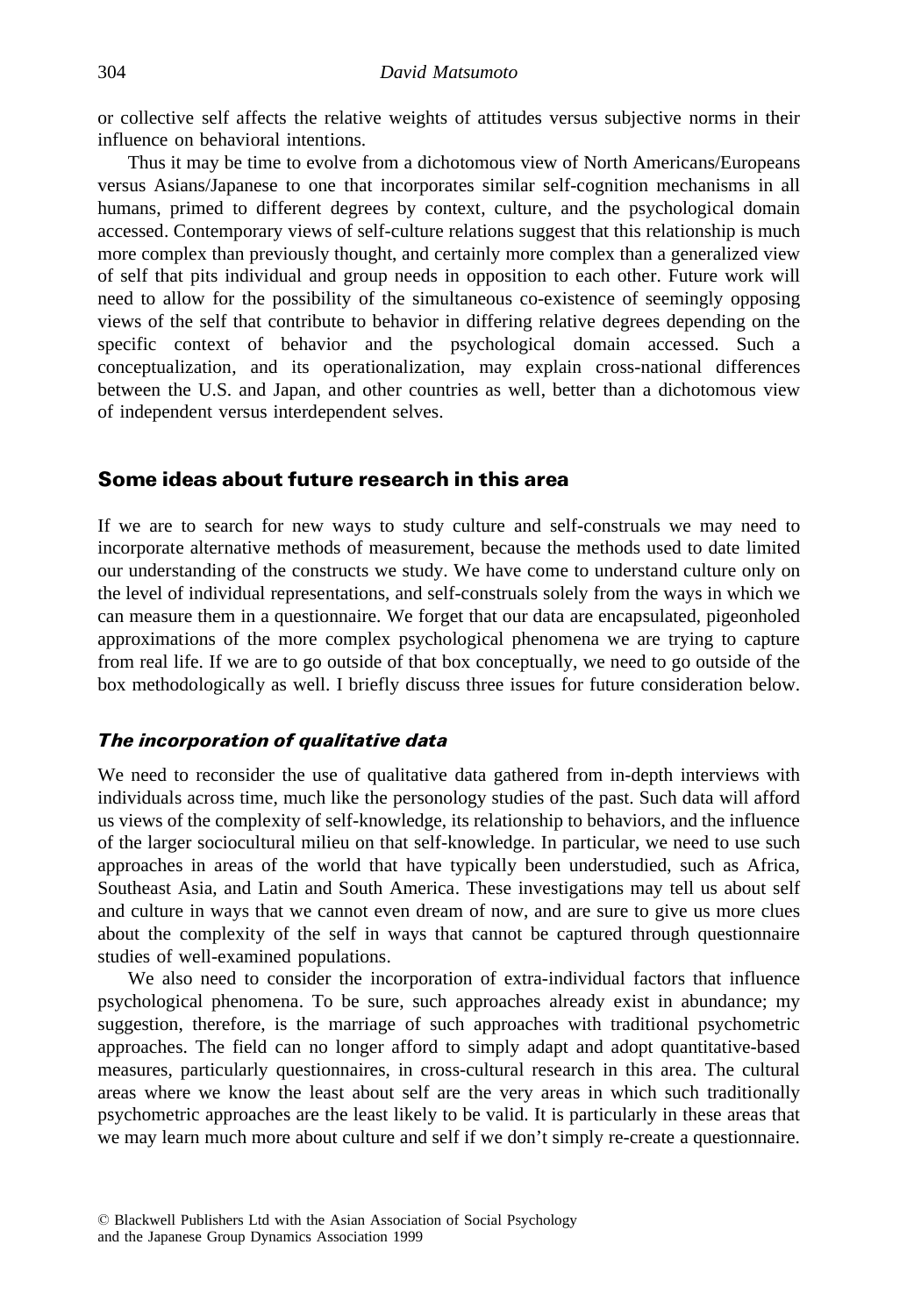#### Multimethod and cross-domain method development

We need to give more attention to the possibility of creating multimethod systems. I do not refer to systems such as Triandis' (1995) multimethod assessment of IC, which essentially covers different psychological domains. Instead, I refer to the creation of methods that incorporate self-reports, behaviors, and observations on the individual level, while at the same time allowing for the inclusion of extra-individual factors such as economic, religious, demographic, and social variables. We also need to incorporate assessments of multiple psychological domains in our understanding of both culture and self-construals. Given that individuals bring to any context a wide range of psychological constructs – attitudes, opinions, values, self-perceptions, and the like – we need to allow for the possibility that self-representations may differ in each of these areas, and that those differences themselves may differ in different contexts. While this level of complexity is mind-boggling for most of us who wish to deal with single-score assessments of culture or self from a questionnaire, we are at a point where such approaches are becoming increasingly limited.

#### Issues in data analysis

When dealing with quantitative data, as many of us do, we need to consider three potential areas of improvement. First, we need to utilize more efficiently and productively intercorrelations among similar variables, and among scales of the same construct, within cultural groups. These different within-group intercorrelations should provide researchers with interesting views of the nature of the psychological composition of their samples. These may include intra-individual-level correlations among different measures to assess individual differences. Procedures exist that allow for the significance testing of grouped patterns of correlations, and these techniques need to be used more often.

Second, we need to allow for the use of effect-size-based statistics that go beyond the mere testing of group means through traditional methods (e.g., t-tests, ANOVA). It is entirely possible to obtain significant findings of group differences on *t*s or *F*s despite a 99% overlap in distributions between any two or more cultural groups. Still, given the significant *t* or *F*, we mistakenly interpret the group differences as if they were applicable to most of the people in both samples, when in fact they are not.

Finally, we need to utilize techniques that allow for the inclusion of group- as well as individual-level variables simultaneously in predicting dependents. While traditional regression techniques allow for the inclusion of group- and individual-level variables in linear estimation of a dependent, they are essentially treated equivalently. What I am suggesting here is the consideration of statistical techniques that will assess the contribution of group-level variables to specific *relationships* between other independent and dependent variables. Such possibilities exist in techniques like hierarchical linear modeling.

#### Conclusion

Markus and Kitayama's (1991) theory has played an important role by providing students of culture with a mechanism of explaining national differences when they occur. For years, research has been too concerned with documenting differences without really searching for the variables that mediate those differences. Differences in self-construals are certainly one possible mediator that may explain a lot of cross-national differences, and by focusing on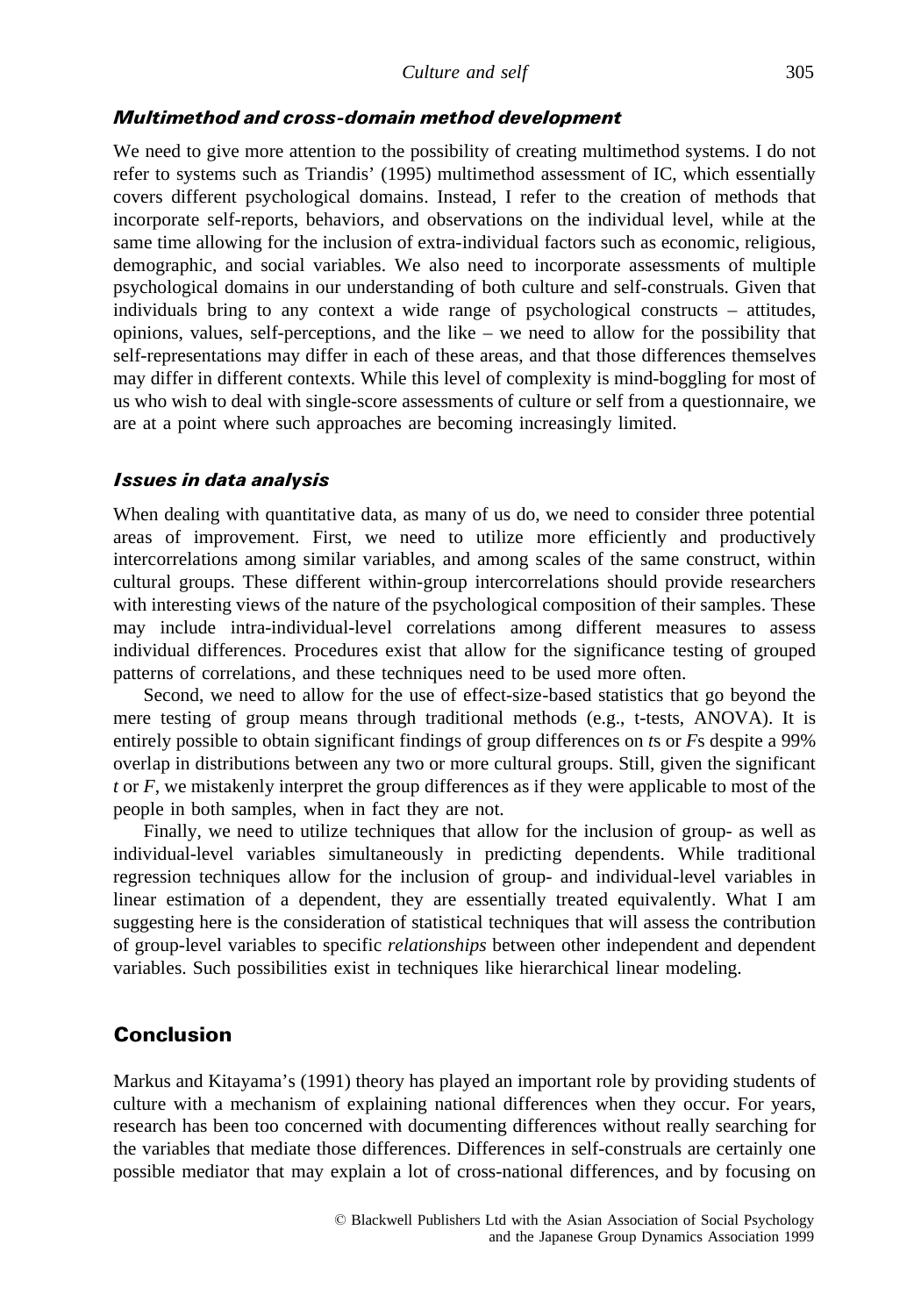such mediating variables, we can elevate the level of science in cross-cultural psychology through the specification of the exact mechanisms by which differences occur. This specification speaks to the very heart and core of the definition of culture itself, and it is no doubt because of this overwhelming positive potential that Markus and Kitayama's (1991) theory has been received with such popularity in the literature.

Still, examination of the literature that directly tests the assumptions underlying the Markus and Kitayama theory suggests unequivocally that there is little support for them. The studies reviewed may not be all of the possible studies that have ever been conducted on these topics; yet, even so, their existence itself raises many red flags for the acceptance of the assumptions underlying Markus and Kitayama's (1991) claims.

This review raises many questions about where we collectively go from here. Fortunately, the field is currently evolving in its view of culture and self relations, inspired in no small part by the Markus and Kitayama (1991) approach. These views are innovative, unique, and interesting, and represent the nature of culture and self-related cognitions as qualitatively more complex than previous approaches. If future research is to keep up with, and push, our thinking in a progressive manner, we need to complement our traditional methods of research with new, and old, methods. Alternative approaches should help us to get outside of the box created by traditional methods of doing research and creating theories in psychology. If we can adopt and use such alternative methods, and create models of culture and self that go beyond duality and encompass separate but mutually interrelated ''multalities'' – of similarities and differences, independence and interdependence – and relative flexibility in them, we may be able to continue our evolution in thinking and science in this, and other, important areas of psychology. Such a view of mutual co-existence of seemingly apparent contradictions is a more accurate reflection of an Asian perspective on self than what we currently have available. After all, many squeaky wheels are greased even in Japan, and many nails are pounded down in the U.S.

## Acknowledgments

I would like to thank Chu Kim, Rebecca Ray, and Hideko Uchida for their assistance in our general research program.

Correspondence concerning this paper may be sent to David Matsumoto, Department of Psychology, San Francisco State University, 1600 Holloway Avenue, San Francisco, CA 94132, tel. (415) 338-1114, fax (415) 338-2584, or e-mail dm@sfsu.edu

#### References

Angyal, A. (1951). *Neurosis and treatment: A holistic theory*. New York: Wiley.

- Arikawa, H., & Templer, D.I. (1998). Comparison of Japanese and American college students on collectivism and social context of decision making. *Psychological Reports, 83*, 577–578.
- Asai, M. (1987). Nichibeikan ni okeru kojinshugi to shuudanshugi ni kansuru kousa kunka shirigakuteki kenkyu (A cross-cultural study of individualism and collectivism between Japan and the U.S.). *Bulletin of the Institute of Humanities and Social Sciences*, 34, 167–188. Tokyo: Nihon University.

Aune, K.S., & Aune, R.K. (1996). Cultural differences in the self-reported experience and expression of emotions in relationships. *Journal of Cross-Cultural Psychology, 27*, 67–81.

Bakan, D. (1966). *The duality of human existence.* Chicago: Rand McNally.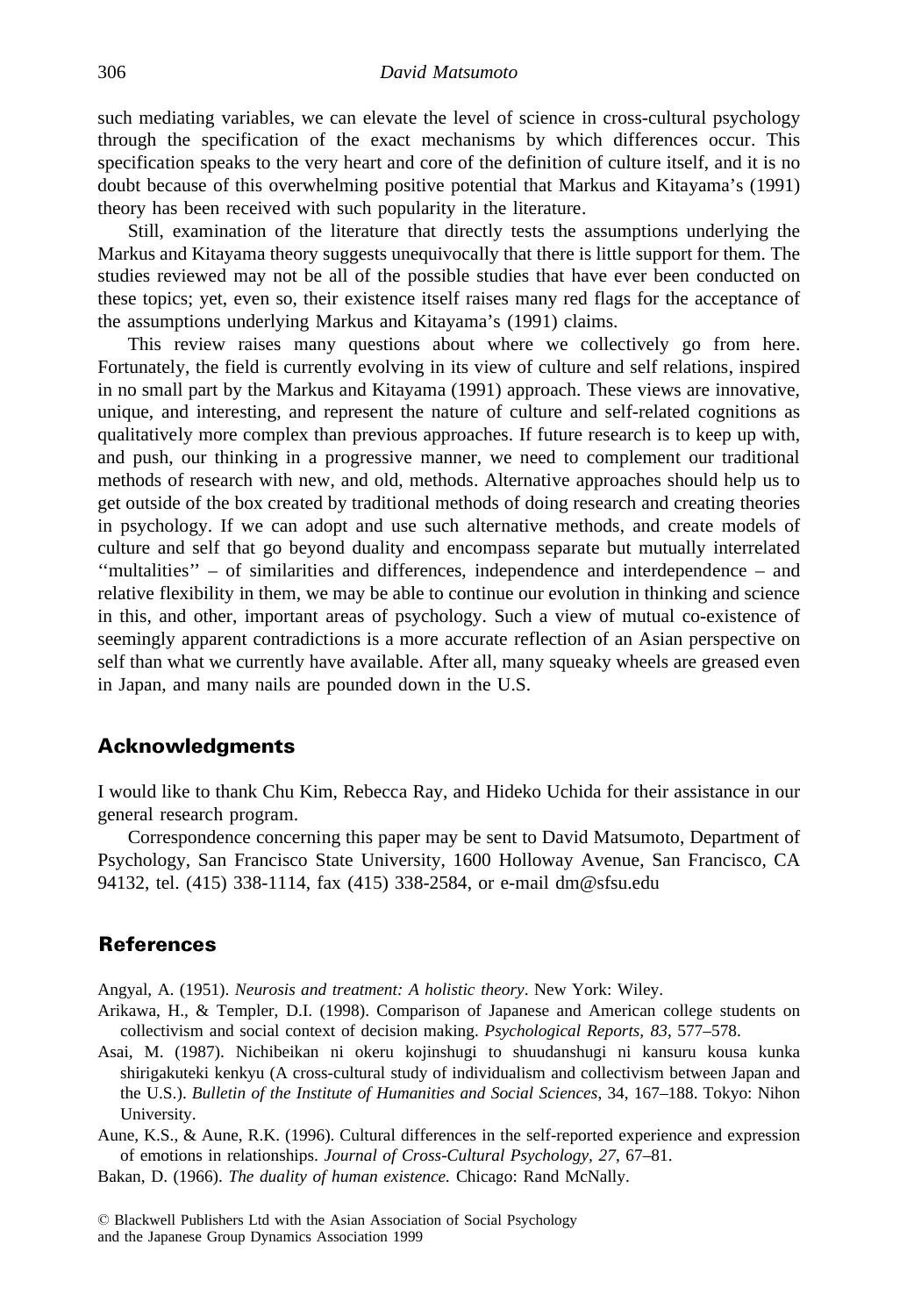Balint, M. (1959). *Thrills and regressions*. Madison: International Universities Press Incorporated.

- Bell, D.C., Bell, L.G., Nakata, Y., & Bell, E.M. (1996). Connection and individuality in Japan and the United States: Gender, culture, and conceptions of family health. *Journal of Gender, Culture, and Health, 1*, 277–294.
- Benedict, R. (1946). *The chrysanthemum and the sword: Patterns of Japanese culture*. Boston: Houghton Mifflin.
- Bhawuk, D.P., & Brislin, R. (1992). The measurement of intercultural sensitivity using the concepts of individualism and collectivism. *International Journal of Intercultural Relations, 16,* 413–436.
- Bond, R., & Smith, P.B. (1996). Culture and conformity: A meta-analysis of studies using Asch's (1952b, 1956) line judgment task. *Psychological Bulletin, 119,* 111–137.
- Bowen, M. (1966). The use of family therapy in clinical practice. *Comprehensive Psychiatry, 7,* 345– 374.
- Bowlby, J. (1969). *Attachment and loss: Attachment* (Vol. I). New York: Basic Books.
- Carter, K.A., & Dinnel, D.L. (1997). *Conceptualization of self-esteem in collectivistic and individualistic cultures*. Paper presented at the Annual Convention of the Western Psychological Association, Seattle, WA, April.
- Chang, W.C., Lee, L., & Koh, S. (1998). The concept of self in a modern Chinese context. Paper presented at the 50th Anniversary Conference of the Korean Psychological Association, Seoul, Korea.
- Cousins, S.D. (1989). Culture and self-perception in Japan and the United States. *Journal of Personality and Social Psychology, 56,* 124–131.
- Cross, S., & Markus, H. (1991). Possible selves across the life span. *Human Development, 34,* 230– 255.
- Dabul, A.J., Bernal, M.E., & Knight, G.P. (1995). Allocentric and idiocentric self-description and academic achievement among Mexican American and Anglo American adolescents. *Journal of Social Psychology, 135,* 621–630.
- DeVos, G. (1986). The relation of guilt toward parents to achievement and arranged marriage among the Japanese. In T.S. Lebra & W.P. Lebra (Eds.), *Japanese culture and behavior* (pp. 80–104). Honolulu: University of Hawaii Press.
- Dinnel, D., & Kleinknecht, R.A. (1999). A cross-cultural comparison of social anxiety symptoms. Paper presented at the 1999 Annual Convention of the Western Psychological Association, Irvine, California, April.
- Doi, T. (1973). *The anatomy of dependence* (trans. J. Bester). Tokyo: Kodansha International.
- Dore, R.P. (1958). *City life in Japan: A study of a Tokyo ward*. Berkeley: University of California Press.
- Endo, Y., Heine, S., & Lehman, D. (1998). *Relationship-serving biases: Positive ways of thinking across eastern and western cultures*. Paper presented at the Annual Convention of the American Psychological Society, Washington, DC, May.
- Fiske, A.P., Kitayama, S., Markus, H.R., & Nisbett, R.E. (1998). The cultural matrix of social psychology. In D.T. Gilbert, S.T. Fiske, & G. Lindzey (Eds.), *The handbook of social psychology*. Boston: McGraw Hill.
- Franz, C.E., & White, K.M. (1991). Individuation and attachment in personality development: Extending Erikson's theory. *Journal of Personality, 53,* 224–256.
- Freud, S. (1930/1961). *Civilization and its discontents*. London: Hogarth Press.
- Gudykunst, W.B., Gao, G., Schmidt, K.L., & Nishida, T. (1992). The influence of individualism– collectivism, self-monitoring, and predicted-outcome value on communication in ingroup and outgroup relationships. *Journal of Cross-Cultural Psychology, 23,* 196–213.
- Gudykunst, W.B., Matsumoto, Y., Ting-Toomey, S., & Nishida, T. (1996). The influence of cultural individualism–collectivism, self construals, and individual values on communication styles across cultures. *Human Communication Research, 22,* 510–543.
- Guisinger, S., & Blatt, S.J. (1994). Individuality and relatedness: Evolution of a fundamental dialectic. *American Psychologist*, 49, 104–111.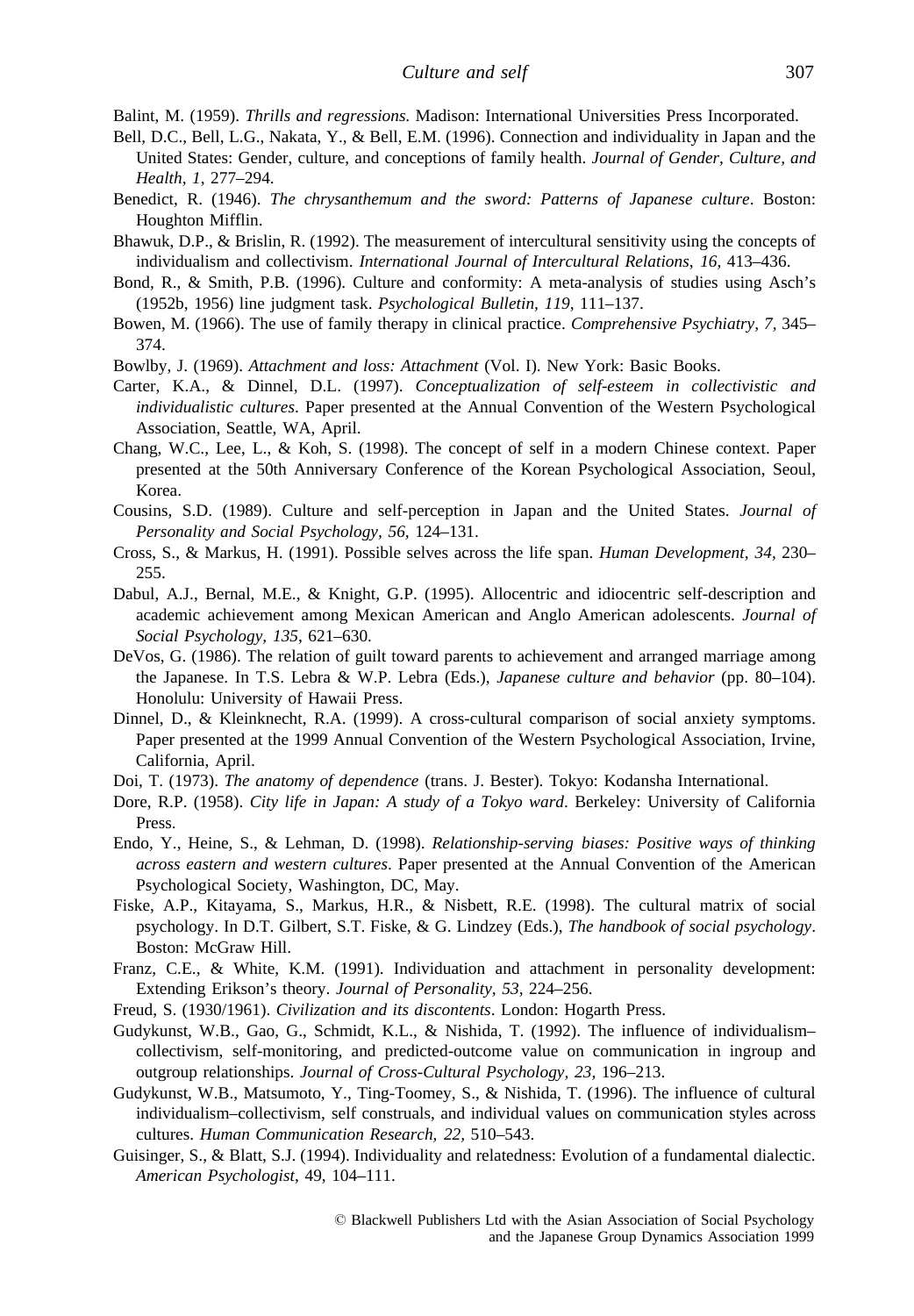Hall, E.T. (1966). *The hidden dimension*. New York: Doubleday.

- Hearn, L. (1894). *Glimpses of unfamiliar Japan*. Boston: Houghton Mifflin.
- Heelas, P., & Lock, A. (Eds.) (1981). *Indigenous psychologies: The anthropology of the self*. London: Academic Press.
- Hermans, H.J.M., & Kempen, H.J.G. (1998). Moving cultures: The perilous problems of cultural dichotomies in a globalizing society. *American Psychologist, 53,* 1111–1120.
- Hofstede, G. (1980). *Culture's consequences: International differences in work-related values*. Thousand Oaks, CA: Sage.
- Hofstede, G. (1984). *Culture's consequences: International differences in work related values*. Newbury Park, CA: Sage.
- Kashima, Y., Yamaguchi, S., Kim, U., & Choi, S.C. (1995). Culture, gender, and self: A perspective from individualism–collectivism research. *Journal of Personality and Social Psychology, 69,* 925–937.
- Kim, M.S., Hunter, J.E., Miyahara, A., Horvath, A.M., Bresnahan, M., & Yoon, H.J. (1996). Individual vs. culture-level dimensions of individualism and collectivism: Effects on preferred conversation styles. *Communication Monographs, 63*, 29–49.
- Kim, U., & Berry, J.W. (1993). Introduction. In U. Kim, & J.W. Berry (Eds.), *Indigenous psychologies: Research and experience in cultural context* (pp.1–29). Newbury Park, CA: Sage.
- Kitayama, S., & Karasawa, M. (1995). Self: A cultural psychological perspective. *Japanese Journal of Experimental Social Psychology, 35*, 133–163.
- Kitayama, S., & Markus, H.R. (1994). *Emotion and culture: Empirical studies of mutual influence*. Washington, DC: American Psychological Association.
- Kitayama, S., & Markus, H.R. (1995). Culture and self: Implications for internationalizing psychology. In N. R. Goldberger and J. B. Veroff (Eds.), *The culture and psychology reader*. New York: New York University Press.
- Kitayama, S., Markus, H.R., & Matsumoto, H. (1995). Culture, self, and emotion: A cultural perspective on ''self-conscious'' emotions. In J. P. Tangney (Ed.), *Self-conscious emotions: The psychology of shame, guilt, embarrassment, and pride* (pp. 439–464). New York: Guilford Press.
- Kitayama, S., Markus, H.R., Matsumoto, H., & Norasakkunkit, V. (1997). Individual and collective processes in the construction of the self: Self-enhancement in the United States and self-criticism in Japan. *Journal of Personality and Social Psychology, 72*, 1245–1267.
- Kitayama, S., Markus, H., Tummala, P., Kurokawa, M., & Kato, K. (1990). Culture and self-cognition. Unpublished manuscript.
- Kiuchi, A. (1996). Independent and interdependent construal of the self: The cultural influence and the relations to personality traits. *Japanese Journal of Psychology, 67,* 308–313.
- Kleinknecht, R.A., Dinnel, D.L., Kleinknecht, E.E., Hiruma, N., & Harada, N. (1997). Cultural factors in social anxiety: A comparison of social phobia symptoms and *taijin kyofusho*. *Journal of Anxiety Disorders, 11*, 157–177.
- Kosmitzki, C. (1996). The reaffirmation of cultural identity in cross-cultural encounters. *Personality and Social Psychology Bulletin, 22,* 238–248.
- Lebra, T.S. (1976). *Japanese patterns of behavior*. Honolulu: Hawaii University East-West Center.
- Leung, K., & Iwawaki, S. (1988). Cultural collectivism and distributive behavior. *Journal of Cross-Cultural Psychology, 19,* 35–49.
- Lock, A., Jaynes, J., Logan, R.D., & Heelas, P. (1990). Historical and cultural perspectives on consciousness. In J. Pickering & M. Skinner (Eds.), *From sentience to symbols: Readings on consciousness* (pp. 218–237). Toronto: University of Toronto Press.
- Markus, H.R., & Kitayama, S. (1991). Culture and the self: Implications for cognition, emotion, and motivation. *Psychological Review, 98,* 224–253.
- Markus, H.R., & Kitayama, S. (1994a). A collective fear of the collective: Implications for selves and theories of selves. *Personality and Social Psychology Bulletin, 20*, 568–579.
- Markus, H.R., & Kitayama, S. (1994b). The cultural construction of self and emotion: Implications for social behavior. In S. Kitayama and H.R. Markus (Eds.), *Emotion and culture: Empirical studies of mutual influence* (pp. 89–130). Washington, DC: American Psychological Association.

ß Blackwell Publishers Ltd with the Asian Association of Social Psychology and the Japanese Group Dynamics Association 1999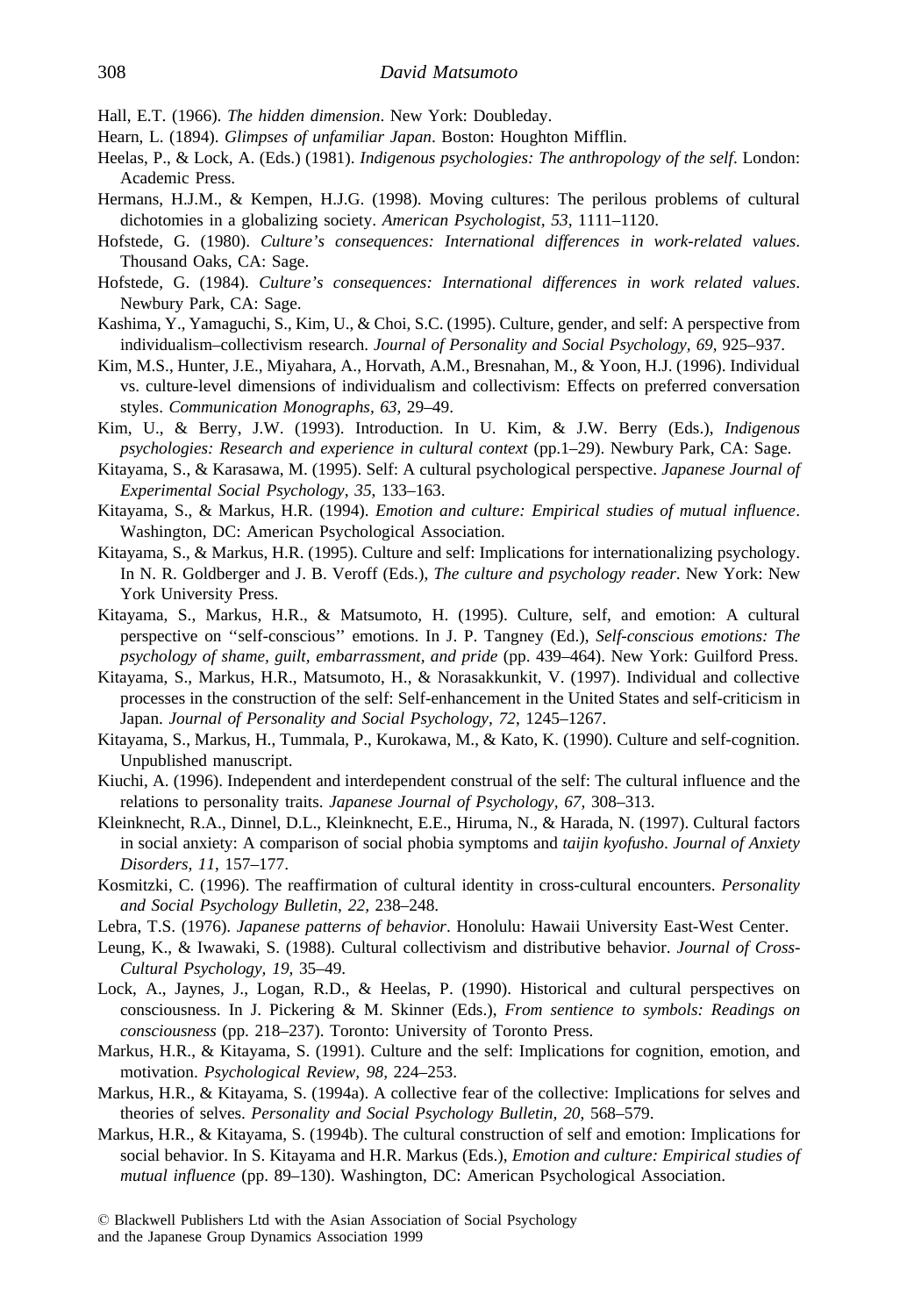- Markus, H.R., & Kitayama, S. (1998). The cultural psychology of personality. *Journal of Cross-Cultural Psychology, 29*, 63–87.
- Markus, H.R., Kitayama, S., & Heiman, R.J. (1996). Culture and ''basic'' psychological principles. In E.T. Higgins & A.W. Kruglanski (Eds.), *Social psychology: Handbook of basic principles* (pp. 857– 913). New York: Guilford Press.
- Markus, H.R., Kitayama, S., & VandenBos, G.R. (1996). The mutual interactions of culture and emotion. *Psychiatric Services, 47*, 225–226.
- Markus, H.R., Mullaly, P.R., & Kitayama, S. (1997). Selfways: Diversity in mode of cultural participation. In U. Neisser and D. Jopling (Eds.), *The conceptual self in context: Culture, experience, self-understanding. The Emory symposia in cognition* (pp. 13–61). New York: Cambridge University Press.
- Matsumoto, D. (1996). *Culture and psychology*. Pacific Grove, CA: Brooks Cole Publishing.
- Matsumoto, D., Kudoh, T., & Takeuchi, S. (1996). Changing patterns of individualism and collectivism in the United States and Japan. *Culture and Psychology, 2,* 77–107.
- Matsumoto, D., Weissman, M.D., Preston, K., Brown, B.R., & Kupperbusch, C. (1997). Contextspecific measurement of individualism–collectivism on the individual level: The Individualism– Collectivism Interpersonal Assessment Inventory. *Journal of Cross-Cultural Psychology, 28,* 743– 767.
- Miyanaga, K. (1991). *The creative edge: Emerging individualism in Japan*. Brunswick, NJ: Transaction.
- Nakane, C. (1970). *Japanese society*. Berkeley: University of California Press.
- Niedenthal, P.M., & Beike, D.R. (1997). Interrelated and isolated self-concepts. *Personality and Social Psychology Review, 1*, 106–128.
- Ohbuchi, K., Hayashi, Y., & Imazai, K. (in press). Conflict management in Japanese organizations: Fairness or collectivistic values? *Tohoku Psychologica Folia, 57*.
- Oyserman, D. (1993). The lens of personhood: Viewing the self and others in a multicultural society. *Journal of Personality and Social Psychology, 65,* 993–1009.
- Oyserman, D., Gant, L., & Ager, J. (1995). A socially contextualized model of African American identity: Possible selves and school persistence. *Journal of Personality and Social Psychology, 69,* 1216–1232.
- Pelto, P.J. (1968). The differences between ''tight'' and ''loose'' societies. *Transaction*, April, 37–40.
- Poortinga, Y.H., van de Vijver, F.J.R., Joe, R.C., & van de Koppel, J.M.H. (1987). Peeling the onion called culture: A synopsis. In C. Kagitcibasi (Ed.), *Growth and progress in cross-cultural psychology* (pp. 22–34). Berwyn, PA: Swets North America.
- Reischauer, E.O. (1988). *The Japanese today: Change and continuity*. Cambridge, MA: Harvard University Press.
- Sampson, E.E. (1988). The debate on individualism: Indigenous psychologies of the individual and their role in personal and societal functioning. *American Psychologist, 43,* 15–22.
- Singelis, T.M. (1994). The measurement of independent and interdependent self-construals. *Personality and Social Psychology Bulletin, 20,* 580–591.
- Singelis, T.M., & Sharkey, W.F. (1995). Culture, self-construal, and embarrassability. *Journal of Cross-Cultural Psychology, 26,* 622–644.
- Slavin, M.O., & Kriegman, D.H. (1992). *The adaptive design of the human psyche: Psychoanalysis, evolutionary biology, and the therapeutic process*. New York: Guilford Press.
- Stephan, C.W., Stephan, W.G., Saito, I., & Morrison Barnett, S. (1998). Emotional expression in Japan and the United States: The nonmonolithic nature of individualism and collectivism. *Journal of Cross-Cultural Psychology, 29*, 728–748.
- Stephan, W.G., Stephan, C.W., & de Vargas, M. C. (1996). Emotional expression in Costa Rica and the United States. *Journal of Cross-Cultural Psychology, 27,* 147–160.
- Stewart, A.J., & Malley, J.E. (1987). Role combination in women: Mitigating agency and communion. In F.J. Crosby (Ed.), *Spouse, parent, worker: On gender and multiple roles* (pp. 44–62). New Haven: Yale University Press.